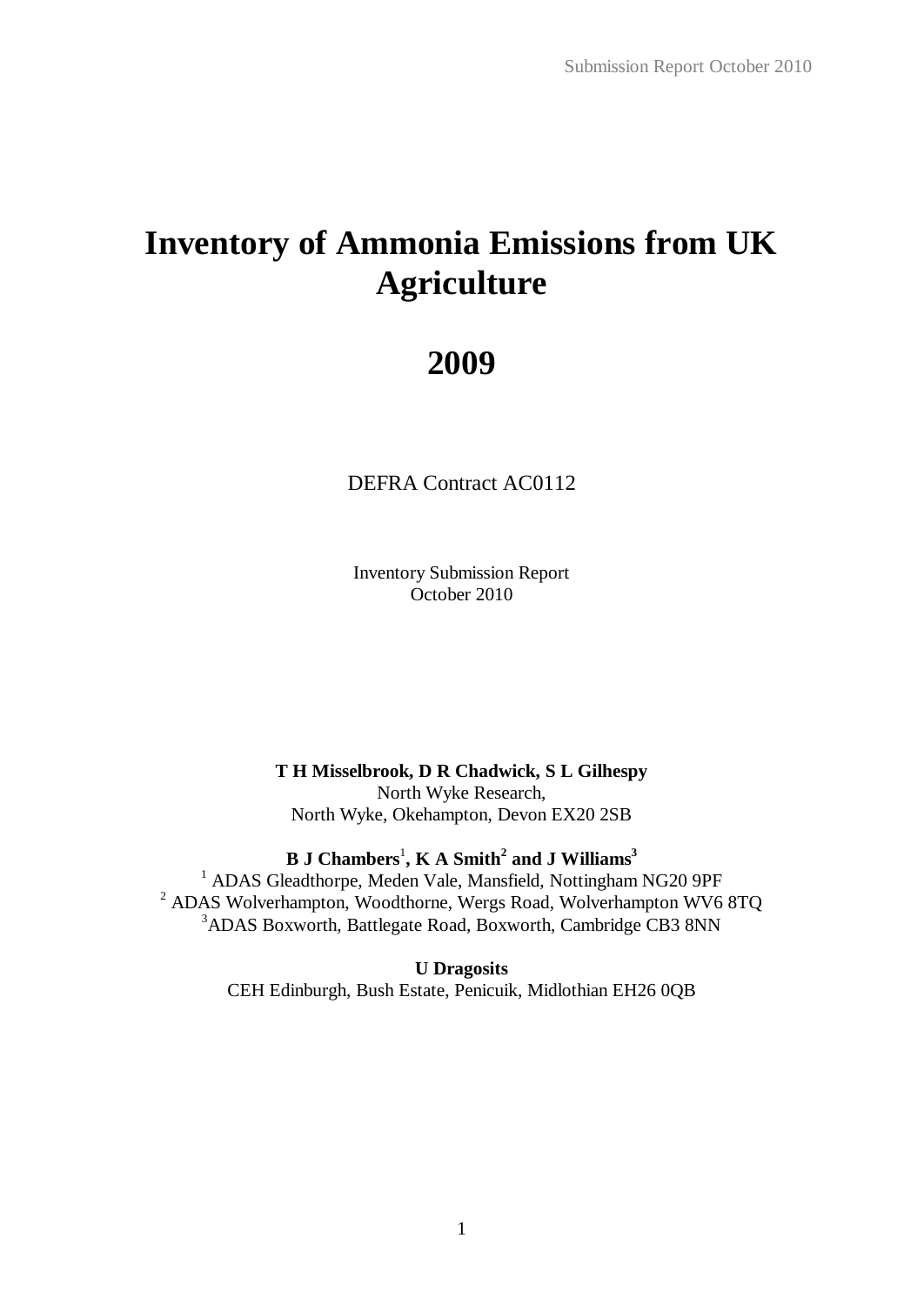# **Inventory of Ammonia Emissions from UK Agriculture – 2009**

### *Summary*

The National Ammonia Reduction Strategy Evaluation System (NARSES) model (spreadsheet version) was used to estimate ammonia  $(NH_3)$  emissions from UK agriculture for the year 2009. Year-specific livestock numbers and fertiliser N use were added for 2009 and revised for previous years. The estimate for 2009 was  $231.8$  kt NH<sub>3</sub>, representing a 2.3 kt increase from the previously submitted estimate for 2008. Backward and forward projections using the 2009 model structure gave estimates of 317, 245 and 244 kt  $NH_3$  for the years 1990, 2010 and 2020, respectively. This inventory reports emission from livestock agriculture and from nitrogen fertilisers applied to agricultural land. There are a number of other minor sources reported as 'agriculture' in the total UK emission inventory, including horses not kept on agricultural holdings, emissions from composting and domestic fertiliser use.

| <b>Source</b>              | kt $NH3$ | % of total     |
|----------------------------|----------|----------------|
| <b>Livestock category</b>  |          |                |
| Cattle                     | 132.5    | 57             |
| Dairy                      | 70.9     | 31             |
| <b>Beef</b>                | 61.6     | 27             |
| Sheep <sup>†</sup>         | 10.1     | 4              |
| Pigs                       | 18.8     | 8              |
| Poultry                    | 29.5     | 13             |
| Horses                     | 4.8      | $\overline{2}$ |
|                            |          |                |
| <b>Management category</b> |          |                |
| Grazing/outdoors           | 29.7     | 13             |
| Housing                    | 21.7     | 9              |
| Hard standings             | 62.7     | 27             |
| Manure storage             | 29.8     | 13             |
| Manure application         | 51.8     | 22             |
|                            |          |                |
| Fertiliser application     | 36.0     | 16             |
|                            |          |                |
| <b>TOTAL</b><br>÷÷.        | 231.8    |                |

**Table 1. Estimate of ammonia emission from UK agriculture for 2009**

† Including goats and deer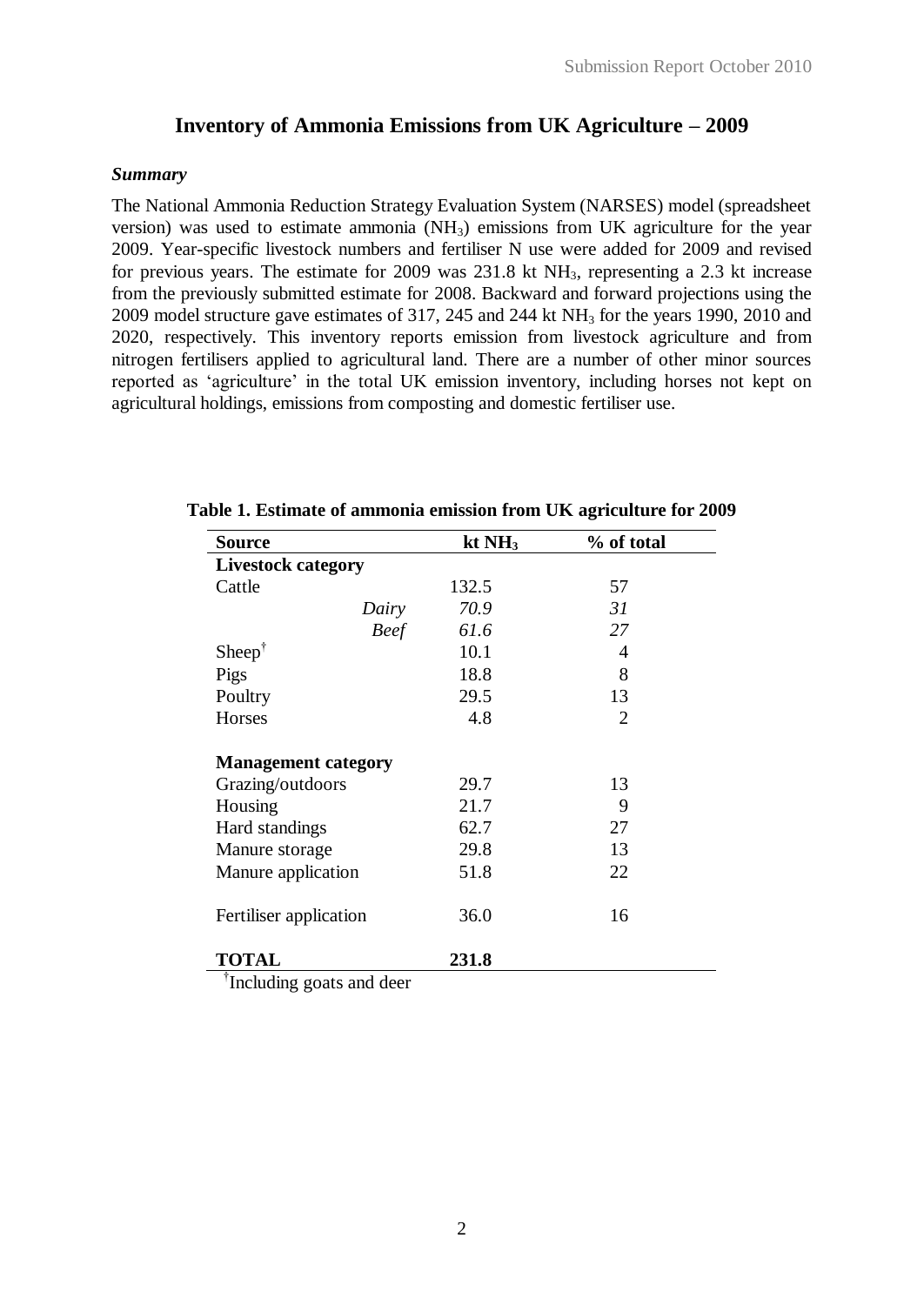## **Estimate of ammonia emission from UK agriculture for 2009**

The estimate of ammonia emission from UK agriculture for 2009 was made using the spreadsheet version of the National Ammonia Reduction Strategy Evaluation System (NARSES) model (file: NH3inv2009\_NARSES\_draft1\_011010.xls). NARSES models the flow of total ammoniacal N (TAN) through the livestock production and manure management system, with  $NH<sub>3</sub>$  losses given at each stage as a proportion of the TAN present within that stage (Webb and Misselbrook, 2004). NARSES was first used to provide the 2004 inventory estimate for UK agriculture, replacing the previously used UK Agricultural Emissions Inventory model (UKAEI). NARSES brings improvements over the UKAEI model in that emission sources are linked, such that changes in an upstream source will be reflected downstream, it has an internal accounting check that not more than 100% of TAN excreted can be emitted, it can incorporate rising trends in N excretion by certain livestock classes (e.g. dairy cattle) and it is much better suited to scenario testing. The NARSES model was therefore used to provide the  $NH<sub>3</sub>$  emissions estimate for UK agriculture for 2009 and projections to 2020. Emissions from fertiliser use within agriculture are estimated using a simple process-based model as described by Misselbrook et al. (2004), which has been incorporated into the NARSES spreadsheet model.

To compile the 2009 inventory of ammonia emissions from UK agriculture, survey and census data were reviewed to derive livestock numbers, fertiliser use and other management practice data relevant to 2009. Currently used emission factors were reviewed in the light of new experimental data and amended if considered appropriate.

Key areas of revision in the 2009 inventory were:

- Inclusion of 2009 fertiliser use data  $\bullet$
- Inclusion of 2009 livestock numbers
- Revision of livestock housing data
- Correction of minor errors in the manure management input data  $\bullet$

Derivations of emission factors and other data used in NARSES are detailed in Appendix 1.

The estimate of emission from UK agriculture for 2009 was 231.8 kt NH<sub>3</sub>. Cattle represent the largest livestock source and housing and land spreading the major sources in terms of manure management (Table 1).The effect of sequential changes made to the inventory during the revision for 2009 are detailed below, with the impact on the total shown in Table 2. A breakdown of the estimate is given in Table 3, together with a comparison with the previously submitted 2008 inventory estimate.

## **Table 2. Sequential influence of revisions to individual components on the inventory total (NARSES model) during the 2009 revision**

|                                             | Change                | Total                 |
|---------------------------------------------|-----------------------|-----------------------|
|                                             | (kt NH <sub>3</sub> ) | (kt NH <sub>3</sub> ) |
| 2008 total                                  |                       | 229.5                 |
| Fertiliser use activity data 2009           | $+4.2$                |                       |
| Livestock numbers 2009                      | $-3.5$                |                       |
| Livestock housing management data revision  | $+0.8$                |                       |
| Minor corrections to manure management data | $+0.8$                |                       |
| 2009 total                                  |                       | 231.8                 |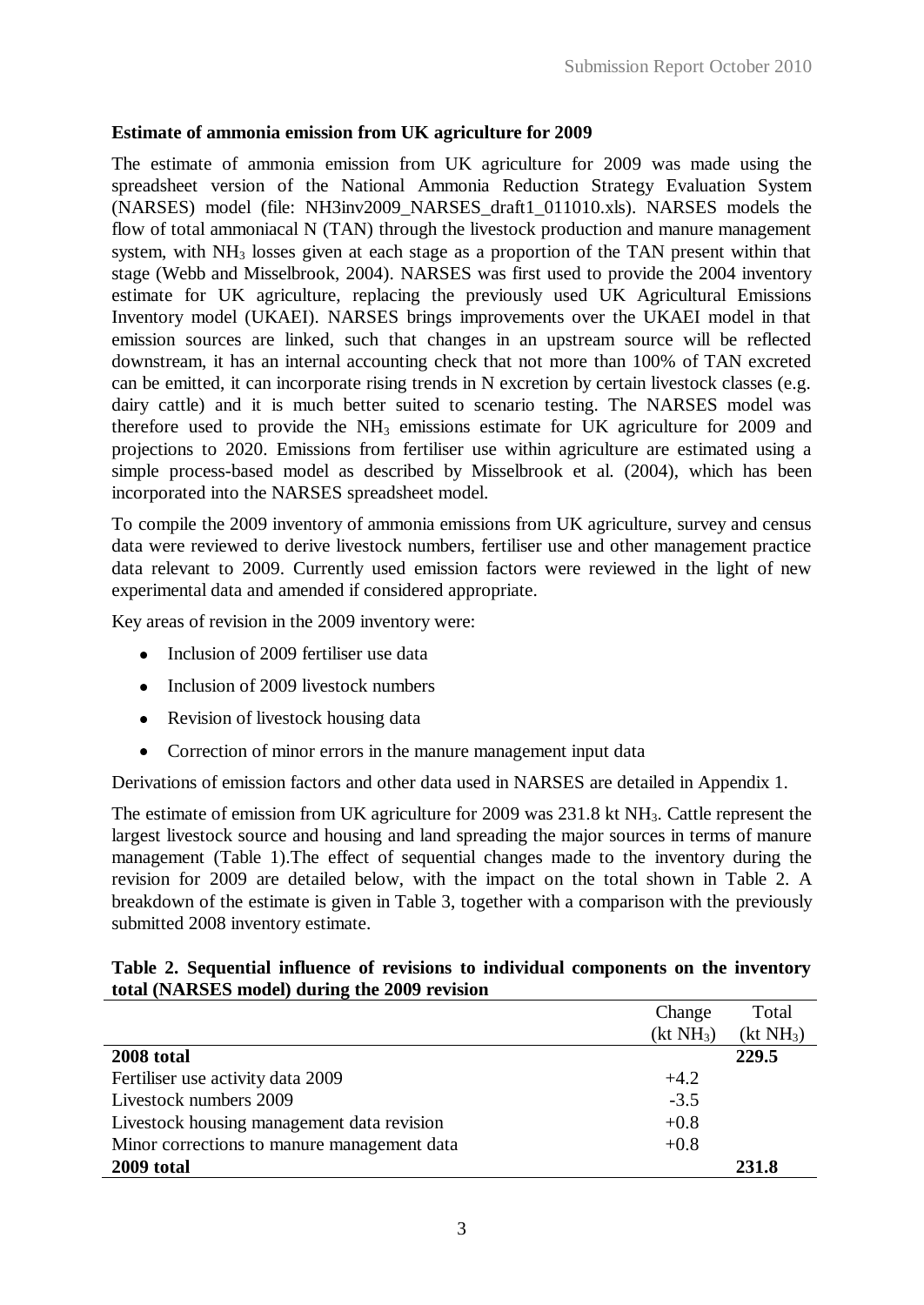| <b>Source</b>              | 2008  | 2009  | <b>Reasons for change</b>                                  |
|----------------------------|-------|-------|------------------------------------------------------------|
| <b>Cattle</b>              |       |       | Small decrease in cattle numbers, but offset by            |
| Grazing                    | 15.6  | 15.5  | revision to cattle housing data (more cattle housed        |
| Landspreading              | 33.2  | 33.7  | on slurry systems)                                         |
| Housing                    | 39.5  | 40.1  |                                                            |
| Hard standings             | 21.3  | 21.1  |                                                            |
| Storage                    | 22.3  | 22.2  |                                                            |
| <b>Total Cattle</b>        | 132.0 | 132.5 |                                                            |
| Sheep (incl. Goats & Deer) |       |       | Reduction in sheep numbers                                 |
| Grazing                    | 7.6   | 7.3   |                                                            |
| Landspreading              | 0.2   | 0.2   |                                                            |
| Housing                    | 1.2   | 1.2   |                                                            |
| Hard standings             | 0.9   | 0.6   | Correction to manure management input data                 |
| Storage                    | 0.8   | 0.9   | Correction to manure management input data                 |
| <b>Total Sheep</b>         | 10.7  | 10.1  |                                                            |
| <b>Horses</b>              | 4.7   | 4.8   | Increase in horse numbers                                  |
| <b>Pigs</b>                |       |       | Small increase in pig numbers but offset by revision       |
| Outdoor                    | 0.8   | 1.2   | to housing management data (more free-range or             |
| Landspreading              | 4.4   | 4.1   | housed on straw)                                           |
| Housing                    | 9.9   | 9.2   |                                                            |
| Hard standings             | 0.0   | 0.0   |                                                            |
| Storage                    | 4.7   | 4.3   |                                                            |
| <b>Total Pigs</b>          | 19.8  | 18.8  |                                                            |
| <b>Poultry</b>             |       |       | Reduction in poultry numbers, revision to housing          |
| Outdoor                    | 0.8   | 0.9   | management data                                            |
| Landspreading              | 14.8  | 13.8  |                                                            |
| Housing                    | 12.5  | 12.3  |                                                            |
| Storage                    | 2.6   | 2.5   |                                                            |
| <b>Total Poultry</b>       | 30.7  | 29.5  |                                                            |
| <b>Fertiliser</b>          | 31.8  | 36.0  | Increase in total N use, increase in proportion as<br>urea |
| <b>TOTAL</b>               | 229.5 | 231.8 |                                                            |

**Table 3. Estimate of ammonia emissions (kt NH3) from UK agriculture, 2009**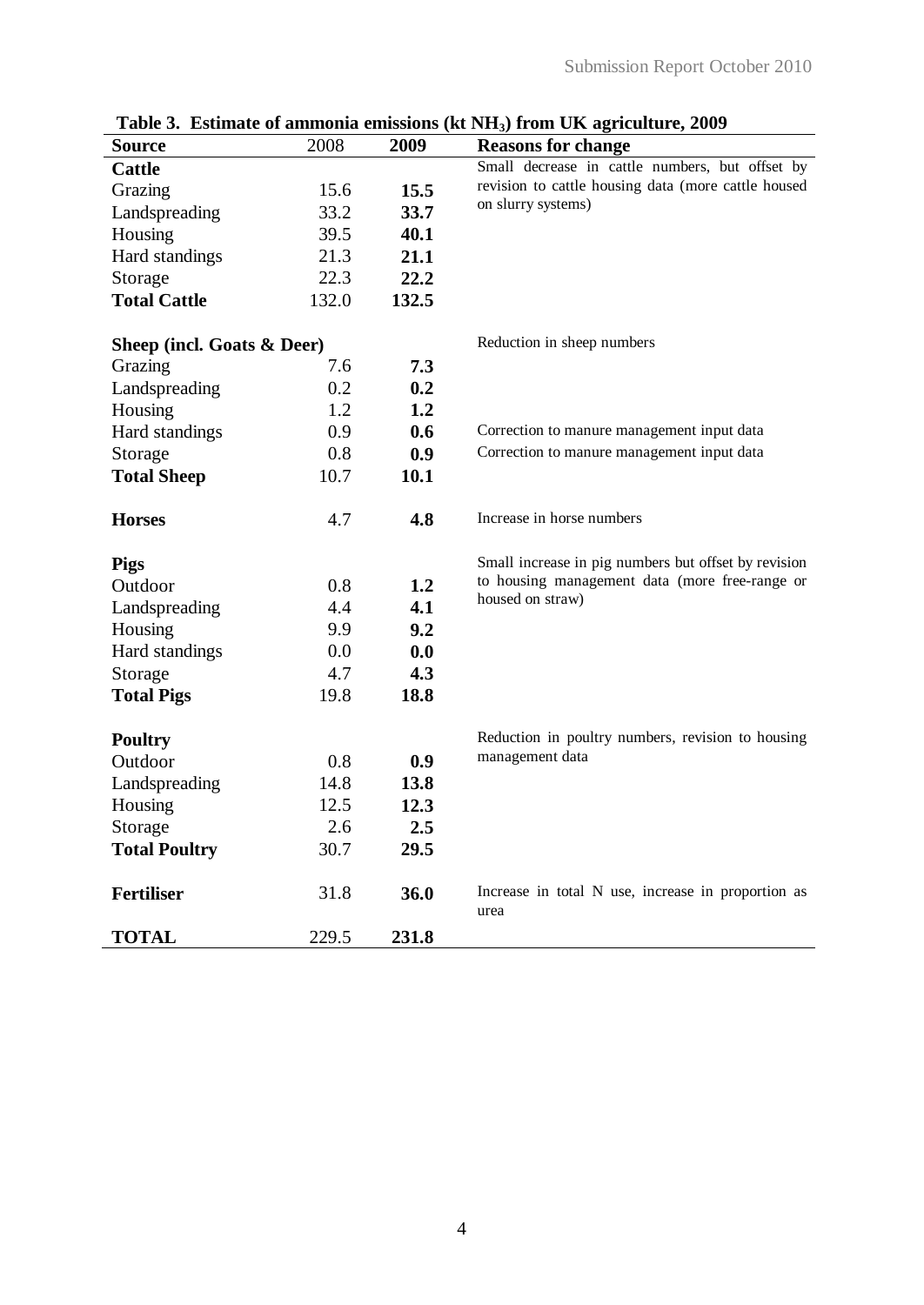## **Major changes between 2008 and 2009**

## *1. 2009 fertiliser use data*

Date derived from BSFP for crop year 2009 for England, Wales and Scotland and from DARDNI statistics for Northern Ireland.

Total fertiliser N use increased by a small percentage (1.3%) between 2008 and 2009, the first increase for 5 years. Urea use increased by 28%, which, having a disproportionate effect on total fertiliser emissions, gave an overall increase in emissions of 4.2 kt NH<sub>3</sub>.

## *2. 2009 livestock numbers*

Headline changes from 2008 are:

Cattle – a  $0.8\%$  decline in total cattle numbers (across both the dairy and beef herd)

Pigs – a 0.2% increase in pig numbers

Sheep – a  $3.3\%$  decline in sheep numbers

Poultry – a 4.2% decline in total poultry numbers, with a  $3.2\%$  increase in the laying flock but a 6.5% decrease in broiler numbers

## *3. Pig and poultry housing*

The Pig and Poultry Farm Practices Survey, 2009, (Defra) provided new data for the proportion of pigs and poultry housed under different systems and gave a comparison with the FPS 2006 data. These data were combined with earlier survey data from Sheppard (1998, 2002) and Smith et al. (2000c, 2001a) to produce trends in pig and poultry housing from 1990 – 2009 (See Tables in Appendix p28-29). The main changes over recent years are an increase in sows and weaners reared outdoors, and increase in free-range poultry and an increase in the use of in-house manure drying systems for poultry housing.

FPS2009 (Pig & Poultry) also give a breakdown of free-range laying hens on systems with 'grass and trees' or 'grass only', although we currently have no data on the relative difference in emissions from these systems.

NB: Survey data were for England or England and Wales. In the absence of any Scotland or Northern Ireland data, trends from these surveys have been used for the whole UK.

## *4. Cattle housing*

The Farm Practices Survey 2010 (England) provides new data on proportion of dairy and beef cattle housed under different systems. These were used together with data from Smith et al. (2001b) to derive trends in cattle housing 2000 – 2009. The proportion of beef cattle on slurry systems has remained fairly constant, but there is evidence of an increase in the proportion of dairy cows and dairy followers housed on slurry systems (see Table in Appendix, p27).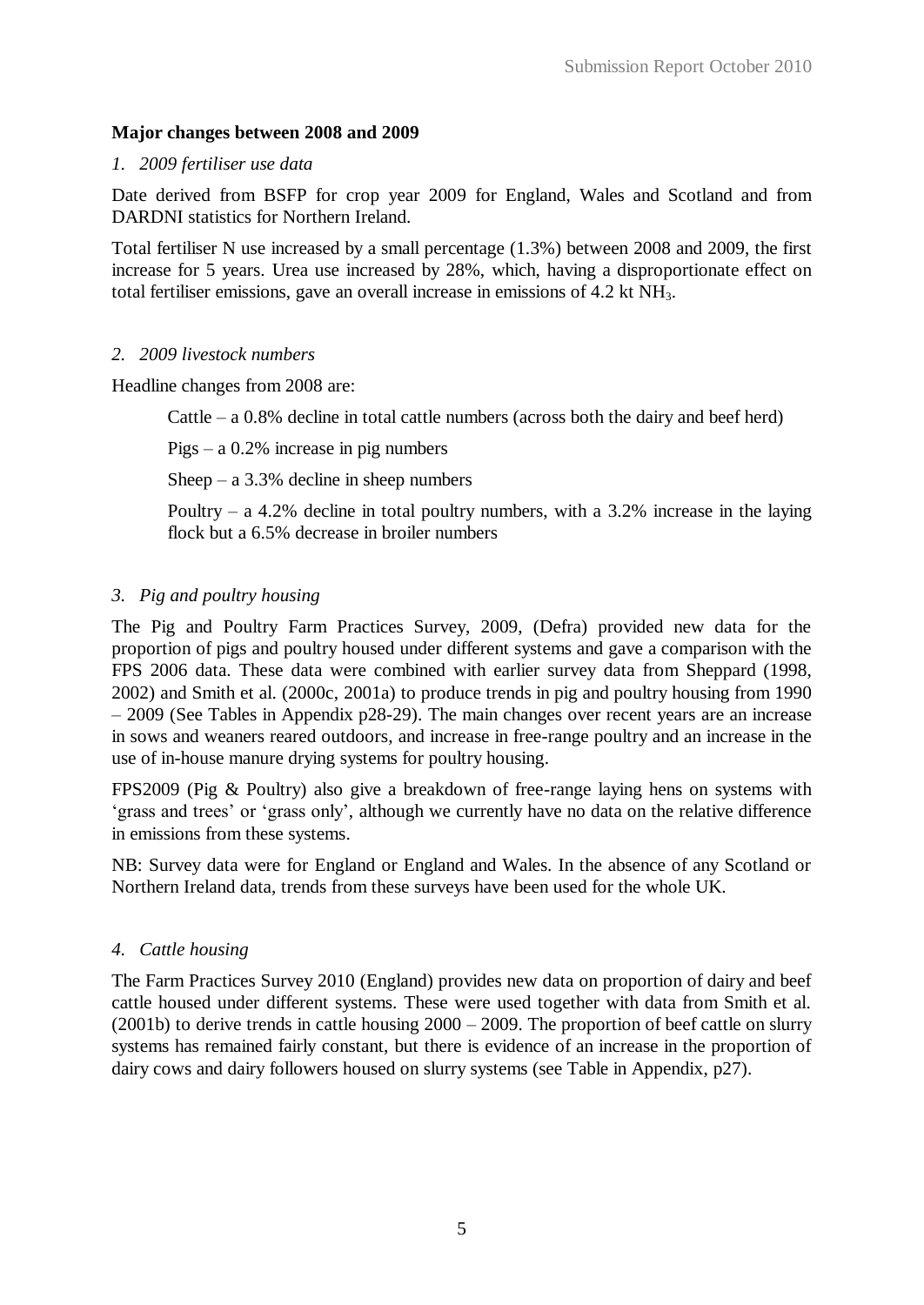## **Past and Projected Trends: 1990 - 2020**

Retrospective calculations based on the 2009 inventory methodology were made for the years 1990 to 2009 and projections for the years 2010, 2015 and 2020 (Table 4). Projected changes in livestock numbers, N fertiliser use and management practices are detailed below. There has been a steady decline in emissions (27%) from UK agriculture over the period 1990 – 2009, largely due to declining livestock numbers (Fig. 1) and fertiliser N use (Fig. 2). The decline is projected to level off, with an estimated 23% reduction from 1990-2020. These projections are subject to much uncertainty and further work is required to both generate more robust projections in agricultural activity data and an estimate of uncertainties relating to the assumptions made in deriving the projections.

|                     | Table 4. Estimates of ammonia emission from UK agriculture 1990 – 2020 using the |  |  |  |  |
|---------------------|----------------------------------------------------------------------------------|--|--|--|--|
| <b>NARSES</b> model |                                                                                  |  |  |  |  |

| Source        |              | 1990  | 1995  | 2000  | 2005  | 2009  | 2010  | 2015        | 2020  |
|---------------|--------------|-------|-------|-------|-------|-------|-------|-------------|-------|
|               |              |       |       |       |       |       |       | Projections |       |
| <b>Total</b>  |              | 317.1 | 291.7 | 265.5 | 250.0 | 231.8 | 244.5 | 245.5       | 244.1 |
|               |              |       |       |       |       |       |       |             |       |
| Cattle        |              | 154.7 | 150.8 | 144.2 | 138.9 | 132.5 | 135.5 | 133.5       | 132.8 |
|               | Dairy cattle | 81.7  | 77.6  | 73.7  | 71.0  | 70.9  | 76.9  | 76.1        | 76.7  |
|               | Other cattle | 72.9  | 73.2  | 70.5  | 67.9  | 61.6  | 58.6  | 57.4        | 56.1  |
| Sheep         |              | 14.0  | 13.9  | 13.5  | 11.4  | 10.1  | 11.4  | 18.9        | 18.1  |
| Pigs          |              | 42.3  | 40.1  | 31.3  | 22.3  | 18.8  | 19.5  | 18.9        | 18.1  |
| Laying hens   |              | 13.7  | 11.9  | 10.0  | 9.5   | 8.2   | 9.4   | 9.9         | 9.5   |
| Other poultry |              | 26.1  | 24.5  | 29.1  | 25.3  | 21.3  | 25.7  | 25.7        | 25.8  |
| Horses        |              | 2.6   | 3.4   | 3.7   | 4.4   | 4.8   | 5.1   | 5.8         | 6.5   |
| Fertiliser    |              | 63.7  | 47.1  | 33.7  | 38.1  | 36.0  | 37.9  | 40.5        | 40.2  |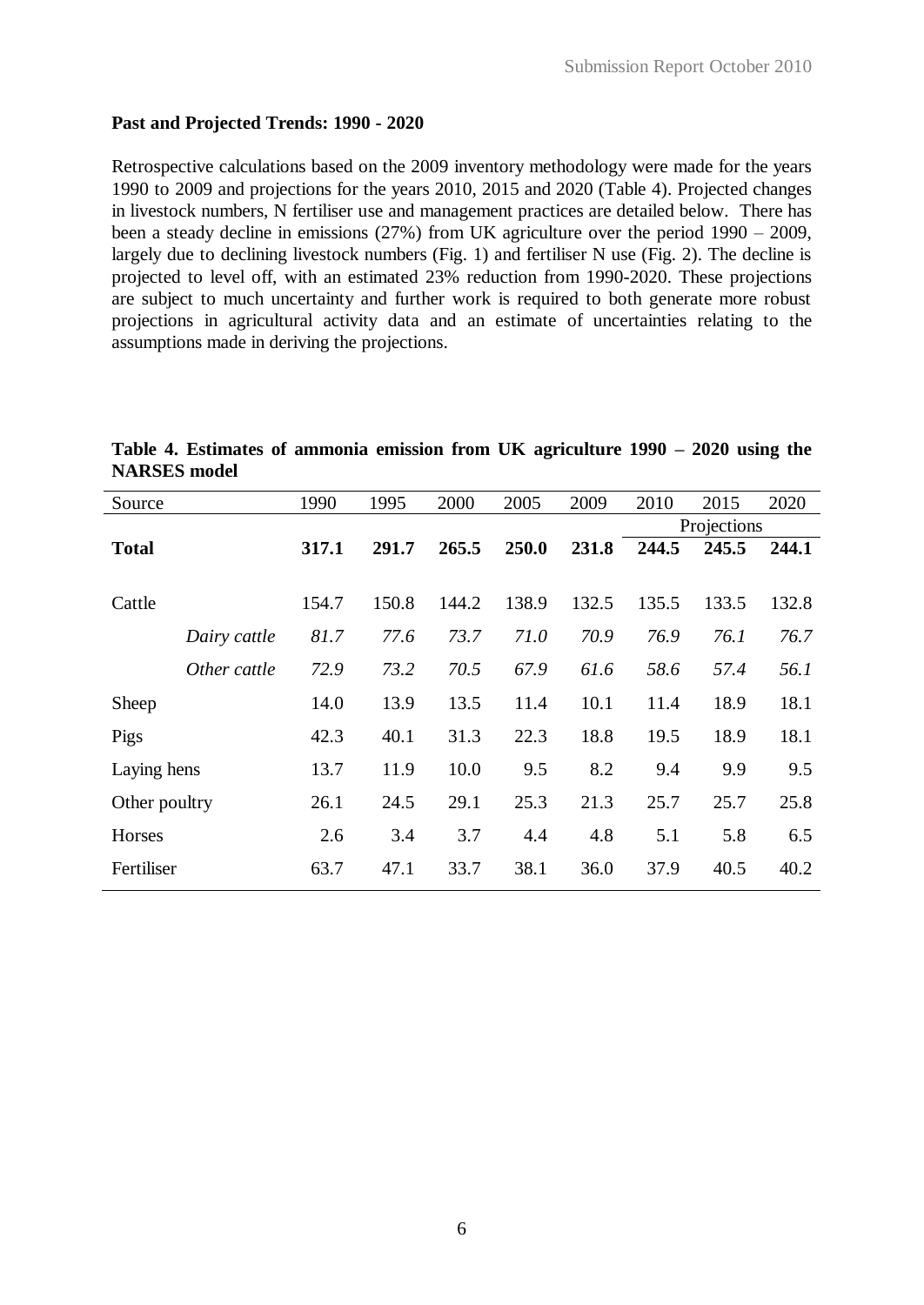



Figure 2. Changes in fertiliser N use 1990 – 2020. Dashed lines show projections from Defra project SSF0601.

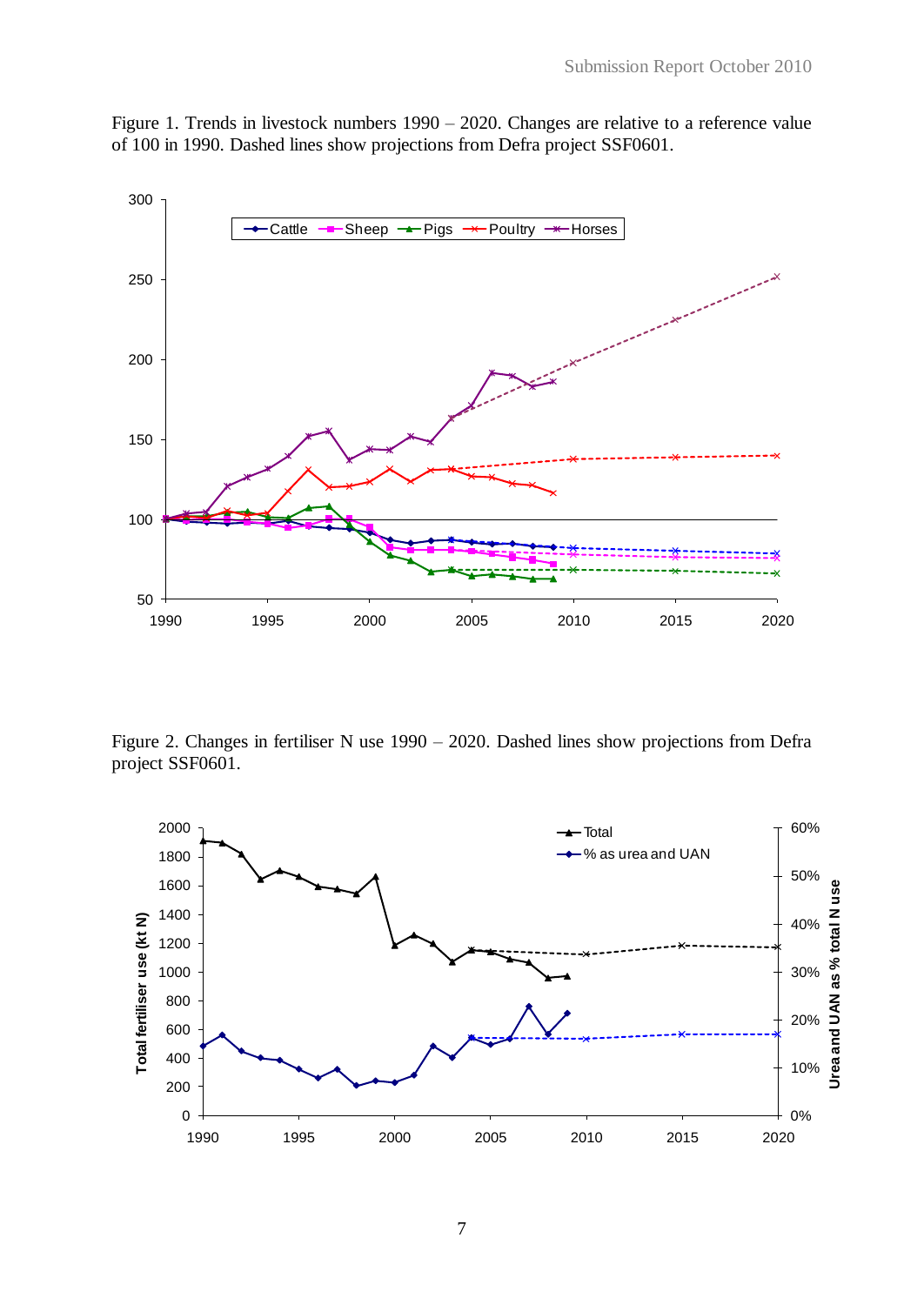## *Projections – methodology and assumptions*

#### *Livestock numbers*

Livestock number projections were based on projections made in Defra project SFF0601 (Baseline projections for Agriculture), using June 2004 census data as the base year. These projections tended not to give such large reductions in livestock numbers (cattle and sheep, in particular) as were projected under the Business as Usual II project (UoC/SAC). In addition, trends in N excretion were included: N excretion by dairy cattle was forecast to increase as cattle numbers became fewer but milk quota was maintained. N excretion by certain pig and poultry categories were forecast to decrease as dietary improvements were taken up by the industry. Past and projected trends in livestock numbers use are shown in Figure 1. Generally, with the exception of cattle, livestock numbers from 2005 to 2009 are below the projected values, particularly for poultry.

#### *Fertiliser use*

Fertiliser use projections were also taken from Defra project SFF0601, using 2004 data as the base year. Again, less substantial reductions in fertiliser use are projected than in the BAUII project (indeed, an increase in total N use to tillage is projected), partly as increasing areas of biofuel cropping were factored in and also as reductions in N applications to grassland were thought not to be sustainable if past trends were simply continued. Proportions of each fertiliser type applied were assumed to remain the same. Past and projected trends in fertiliser N use are shown in Figure 2. Total fertiliser N use has declined by more than projected from 2004 to 2009.

#### *Farm management practices*

Trends in changes in farm management practices (*e.g.* type and duration of livestock housing, manure storage and application methods) are difficult to quantify as there are relatively few surveys from which to obtain relevant data and those surveys which have been conducted are not always directly comparable. It is hoped that regular and consistent running of the Farm Practices Survey will be able to provide estimates of such trends in the future. For the default scenario, therefore, it has been assumed that no changes will take place in management practice in the absence of legislation or incentive schemes. IPPC legislation will impact on the practices of large pig and poultry farms from 2007 onwards; the assumptions regarding changes in livestock housing and manure management due to IPPC legislation are detailed below.

From 2007, all pig and poultry holdings above the livestock number thresholds have had to apply for a permit and will be required to comply with the legislation. In terms of ammonia emissions, the following assumptions have been made:

- a) BAT housing is associated with a 30% reduction in ammonia emissions
- b) Premises with existing housing will not be expected to modify immediately, but need to have plans showing how they will move towards compliance. It is assumed that 0% of holdings subject to IPPC complied in 2006 and that 100% will comply by 2020, with a linear trend in moving to compliance.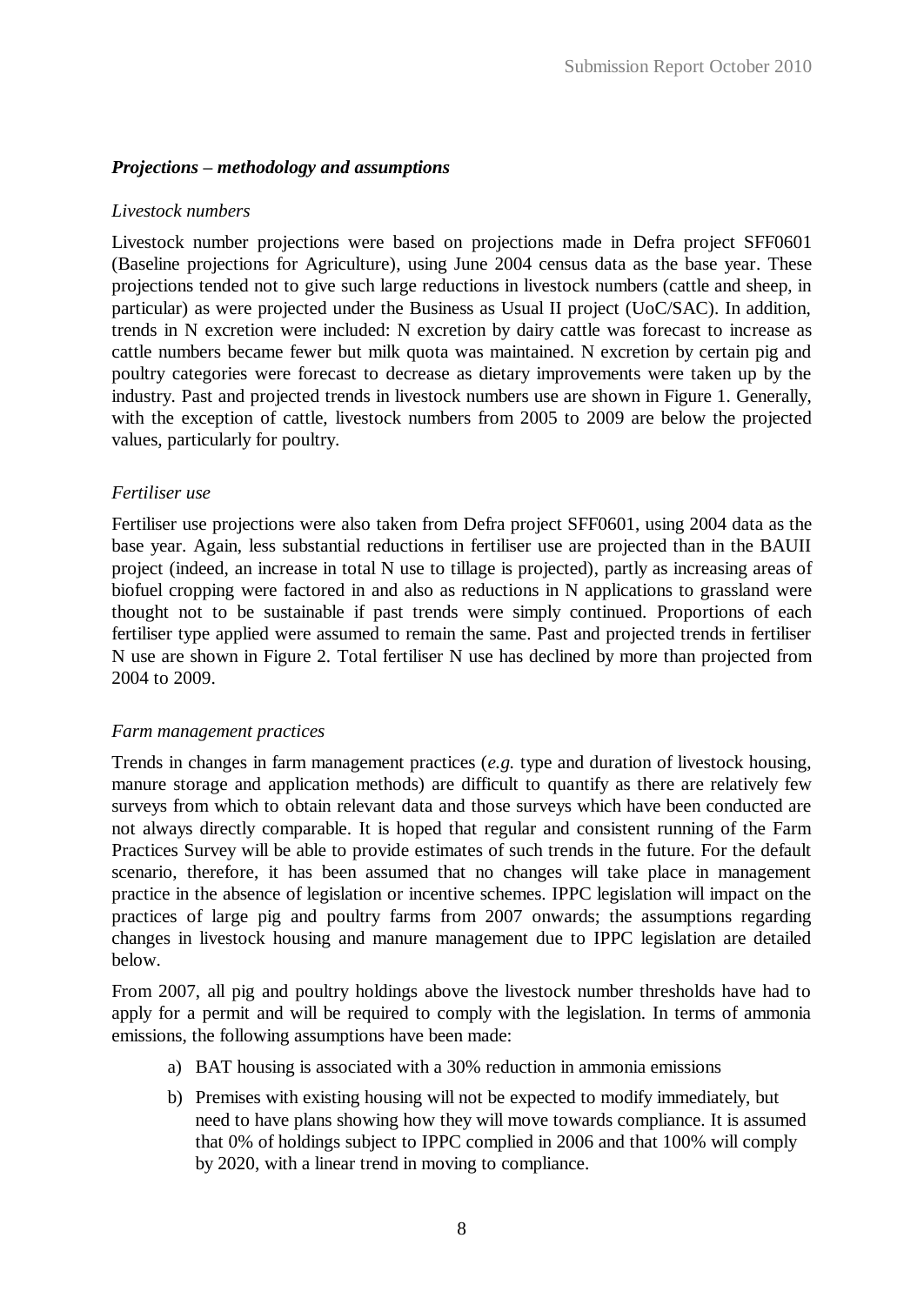- c) Slurry stores will require a rigid cover and lagoons a floating cover. Move to compliance will be as for housing above.
- d) Applications of manure to own premises will have to comply with BAT, applications to other premises do not have to comply. From 2001 Farm Practices Survey, the proportions of manure exported are 25% of pig slurry, 29% of pig FYM and 69% of poultry manure. It is assumed that these proportions apply equally to IPPC and non-IPPC holdings.
- e) Compliance will require incorporation within 24h of slurry, FYM or poultry manure to land to be tilled (assumed to be applicable for 50% of slurry, 90% of FYM and 70% of poultry manure applied to arable land), trailing hose application of pig slurry to growing arable crops and trailing shoe or shallow injection of pig slurry to grassland.

The proportion of the national pig herd and poultry flock that will be required to comply has been revised according to data provided by the agricultural statistics units of each of the devolved administrations and a weighted average for the UK (Table 5). These are based on 2006 census livestock numbers, but the proportions will be assumed to remain the same.

|                    | $\frac{1}{2}$ |                |                  |                |    |
|--------------------|---------------|----------------|------------------|----------------|----|
| Category           | E             | W              | S                | NI             | UK |
| <b>Poultry</b>     |               |                |                  |                |    |
| <b>Broilers</b>    | 95            | 98             | 94               | 67             | 92 |
| Layers             | 67            | 49             | 74               | 54             | 66 |
| Ducks              | 36            | $\overline{0}$ | $\boldsymbol{0}$ | $\overline{0}$ | 35 |
| Turkeys            | 49            | 35             | 49*              | $\overline{0}$ | 43 |
| <b>Pigs</b>        |               |                |                  |                |    |
| Sows               | 29            | $\overline{0}$ | 23               | 27             | 28 |
| Fatteners $>20$ kg | 40            | 0              | 53               | 49             | 42 |

| Table 5. Proportion (%) of poultry and pigs within each devolved administration and |
|-------------------------------------------------------------------------------------|
| the UK kept on holdings above the IPPC thresholds (750 sows, 2,000 fattening pigs,  |
| 40,000 broilers, layers, ducks or turkeys)                                          |

\*not disclosed for Scotland, so value for England used

From these assumptions and data, the proportion of the UK flock or herd for which IPPC BAT should be applied in the inventory for housing and storage is given in Table 6 and the proportion of manure applications subject to BAT given in Table 7.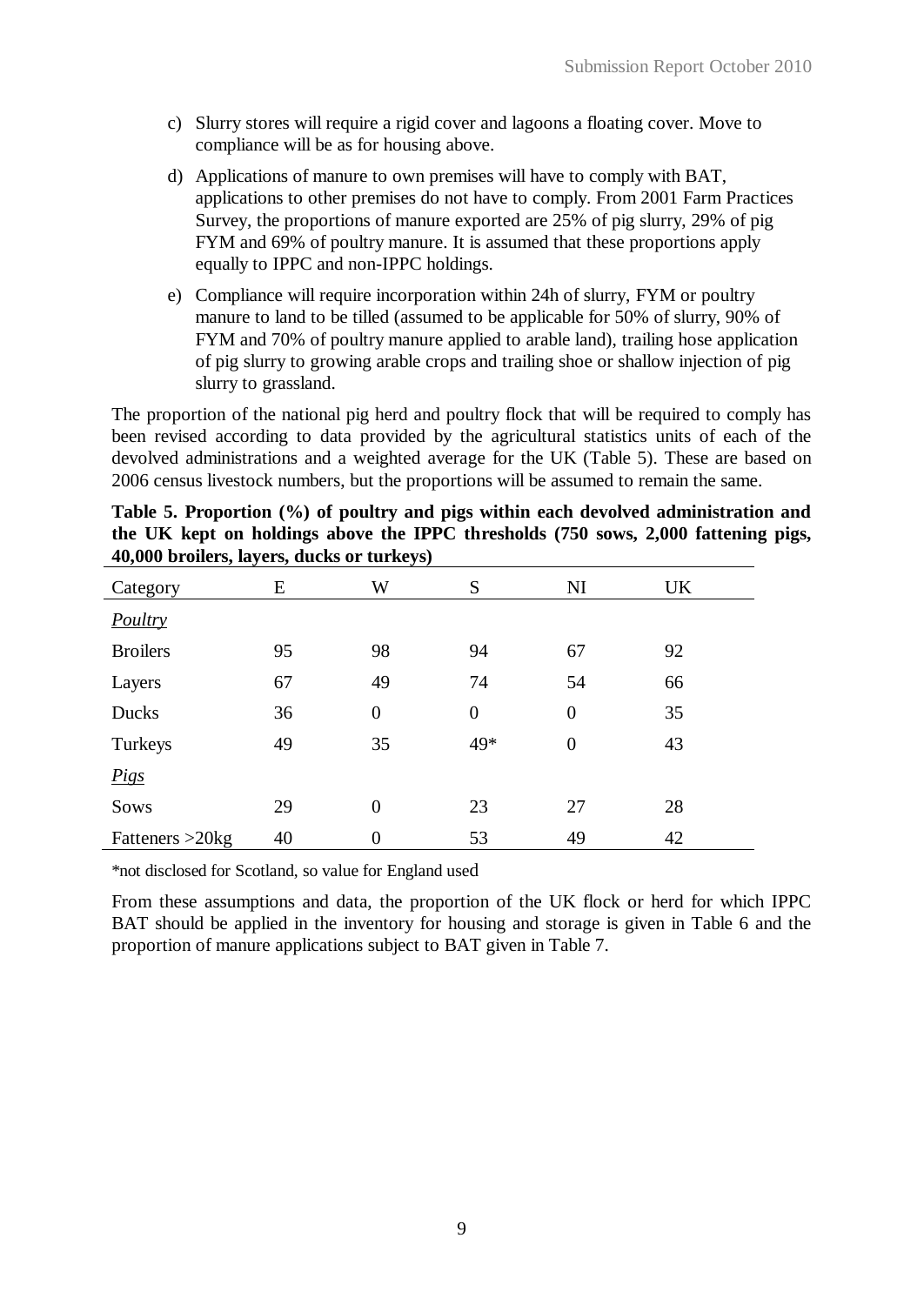| Category        | 2006             | 2007           | 2010 | 2015 | 2020 |
|-----------------|------------------|----------------|------|------|------|
| Poultry         |                  |                |      |      |      |
| <b>Broilers</b> | $\overline{0}$   | 7              | 26   | 59   | 92   |
| Layers          | $\overline{0}$   | 5              | 19   | 42   | 66   |
| Ducks           | $\overline{0}$   | 3              | 10   | 23   | 35   |
| Turkeys         | $\overline{0}$   | 3              | 12   | 28   | 43   |
| Pigs            |                  |                |      |      |      |
| Sows            | $\overline{0}$   | $\overline{2}$ | 8    | 18   | 28   |
| Fatteners >20kg | $\boldsymbol{0}$ | 3              | 12   | 27   | 42   |

**Table 6. Proportion (%) of UK poultry flock and pig herd complying with IPPC BAT for housing and storage**

### **Table 7. Proportion (%) of UK poultry and pig manure applied to land required to comply with IPPC BAT (from 2007 onwards)**

| $Category*$                                                        | $\%$ |
|--------------------------------------------------------------------|------|
| Of that applied to arable land, % incorporated within 24h          |      |
| Poultry manure                                                     | 18   |
| Pig slurry                                                         | 15   |
| Pig FYM                                                            | 26   |
| Of that applied to arable land, % applied by trailing hose         |      |
| Pig slurry                                                         | 15   |
| Of that applied to grassland, % applied by trailing shoe/injection |      |
| Pig slurry                                                         | 30   |

\*Using a weighted average of poultry numbers (83%) and pig numbers (40%) complying with IPPC (2006 data)

#### *Emission factors*

Emission factors as used in the current model were kept constant for all model runs from 1990  $-2020.$ 

#### **Uncertainties**

An analysis of the uncertainties in the emission inventory estimate was conducted by Webb and Misselbrook (2004) using @RISK software (Palisade Europe, London), in which a distribution was attached to each of the model inputs (activity or emission factor data), based on the distribution of raw data or, where no or only single estimates exist, on expert assumptions. A large number of model runs (2000) were then conducted in which input values were selected at random from within the given distribution (Latin hypercube sampling) and an uncertainty limit produced for each of the model outputs. The 95% confidence interval for the total inventory estimate was estimated to be  $\pm 20\%$  (i.e.  $\pm 46.2$  kt NH<sub>3</sub> for the 2008 estimate).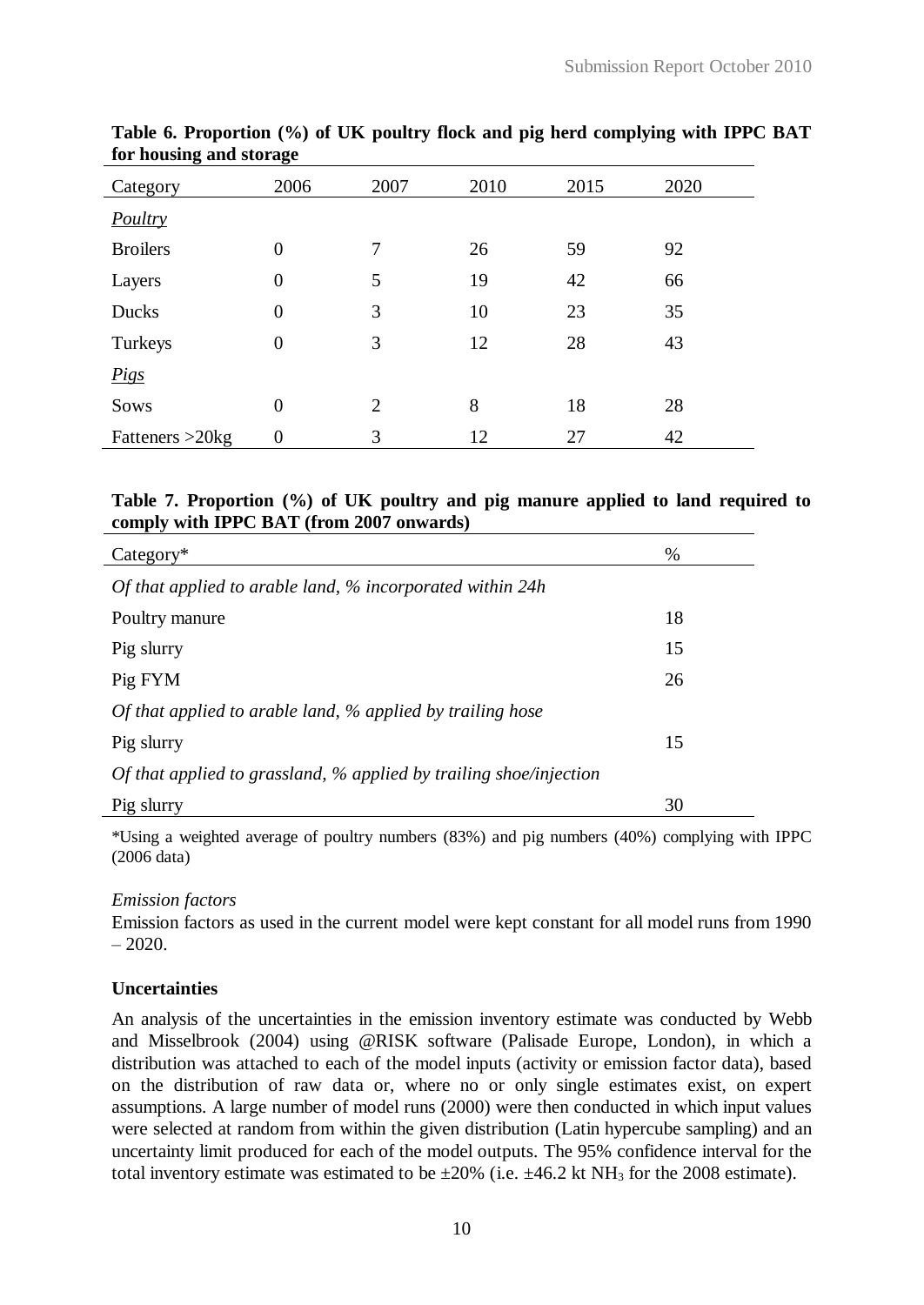## **APPENDIX 1**

## **DERIVATION OF EMISSION FACTORS FOR THE INVENTORY OF AMMONIA EMISSIONS FOR UK AGRICULTURE**

**NB:** Derivation of emission factors as used in the previous inventory model (UKAEI) and in the currently-used NARSES model are given.

All emission factors (EF) are given in terms of  $NH<sub>3</sub>-N$  or, where expressed as a percentage, these are as a % TAN (total ammoniacal nitrogen) within the current 'emission pool' (e.g. losses at spreading are expressed as %TAN in the manure at spreading).

Cited sources are either scientific publications or Defra project Final Reports (given by Project Code), which are available from the Defra web-site.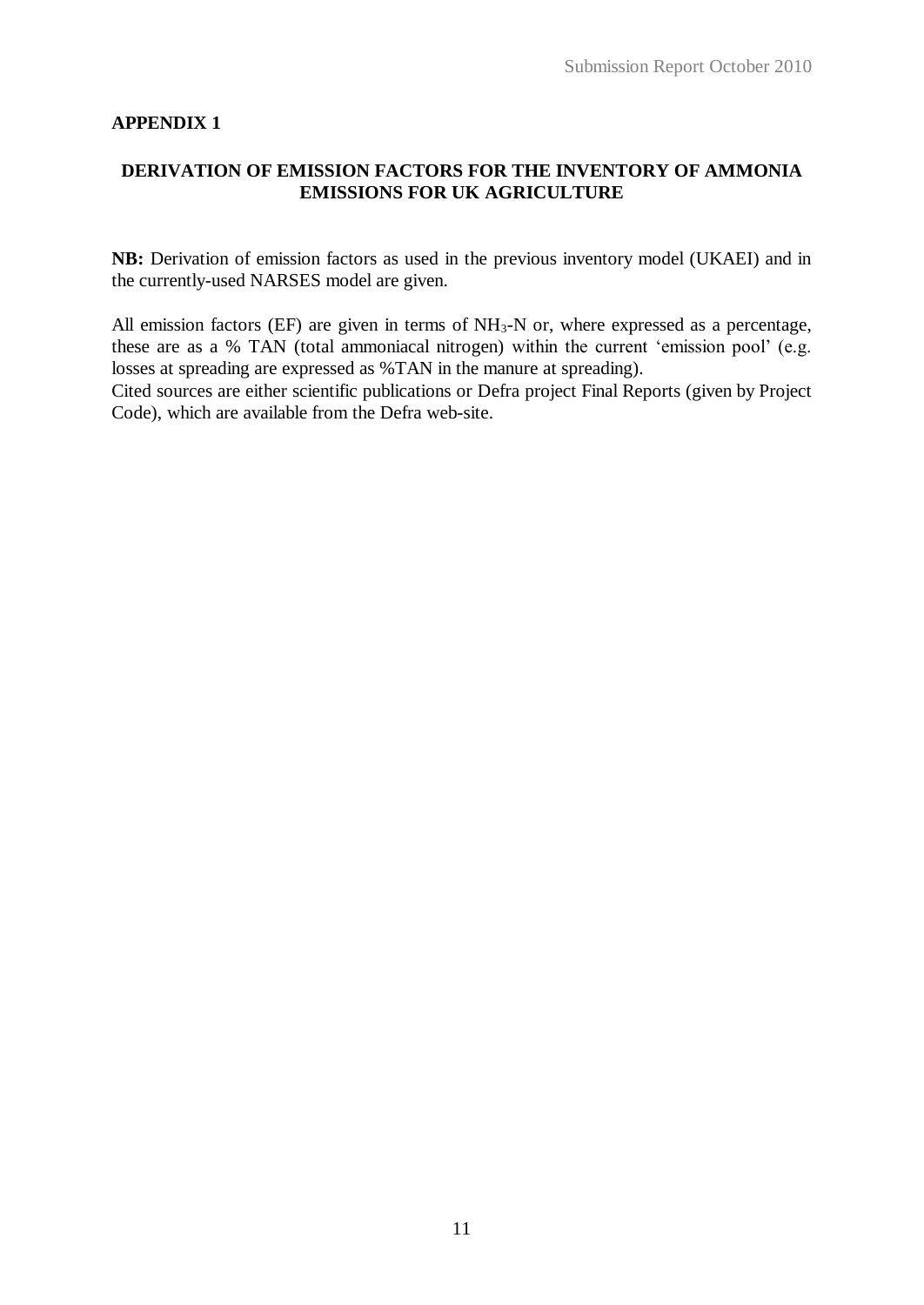# **CATTLE**

## **Grazing**

UKAEI

• A updated version of the relationship between N input (kg N/ha) and ammonia emission (g N lu<sup>-1</sup> d<sup>-1</sup>) from cattle grazed swards (Jarvis & Bussink 1990) was used, including data from Jarvis *et al*. 1989, Bussink 1992 and 1994, Ledgard 1996 and IGER (OC9117).

| N input | Jarvis et al.  | <b>Bussink</b> | <b>Bussink</b> | Ledgard | <b>IGER</b> | WA0652 |
|---------|----------------|----------------|----------------|---------|-------------|--------|
|         | 89             | 92             | 94             | 96      | OC9117      |        |
| 150     | $\overline{2}$ |                |                |         |             |        |
| 150     | 20             |                |                |         |             |        |
| 200     |                |                |                |         |             | 7.5    |
| 200     |                |                |                |         |             | 7.7    |
| 210     | 20             |                |                |         |             |        |
| 210     | 14             |                |                | 11.64   |             |        |
| 250     |                | 12.73          | 12.73          |         |             |        |
| 280     |                |                |                |         | 32          |        |
| 280     |                |                |                |         | 32          |        |
| 400     |                |                | 32.73          |         |             |        |
| 420     | 38             |                |                |         |             |        |
| 420     | 36             |                |                |         |             |        |
| 420     | 22             |                |                |         |             |        |
| 550     |                | 42.27          | 33.64          |         |             |        |
| 550     |                | 36.54          |                |         |             |        |



Fitted relationship:  $y = -0.51+0.0742 x$  $(r^2 0.68)$ 

## **NARSES**

EF for NARSES was derived from source data, where sufficient data were available. Emissions due to the fertiliser applied to the grazed pasture were discounted using a mean EF for ammonium nitrate applications to grassland (1.4% of N applied). The remaining emission was expressed as a percentage of the estimated TAN return to the pasture via cattle urine.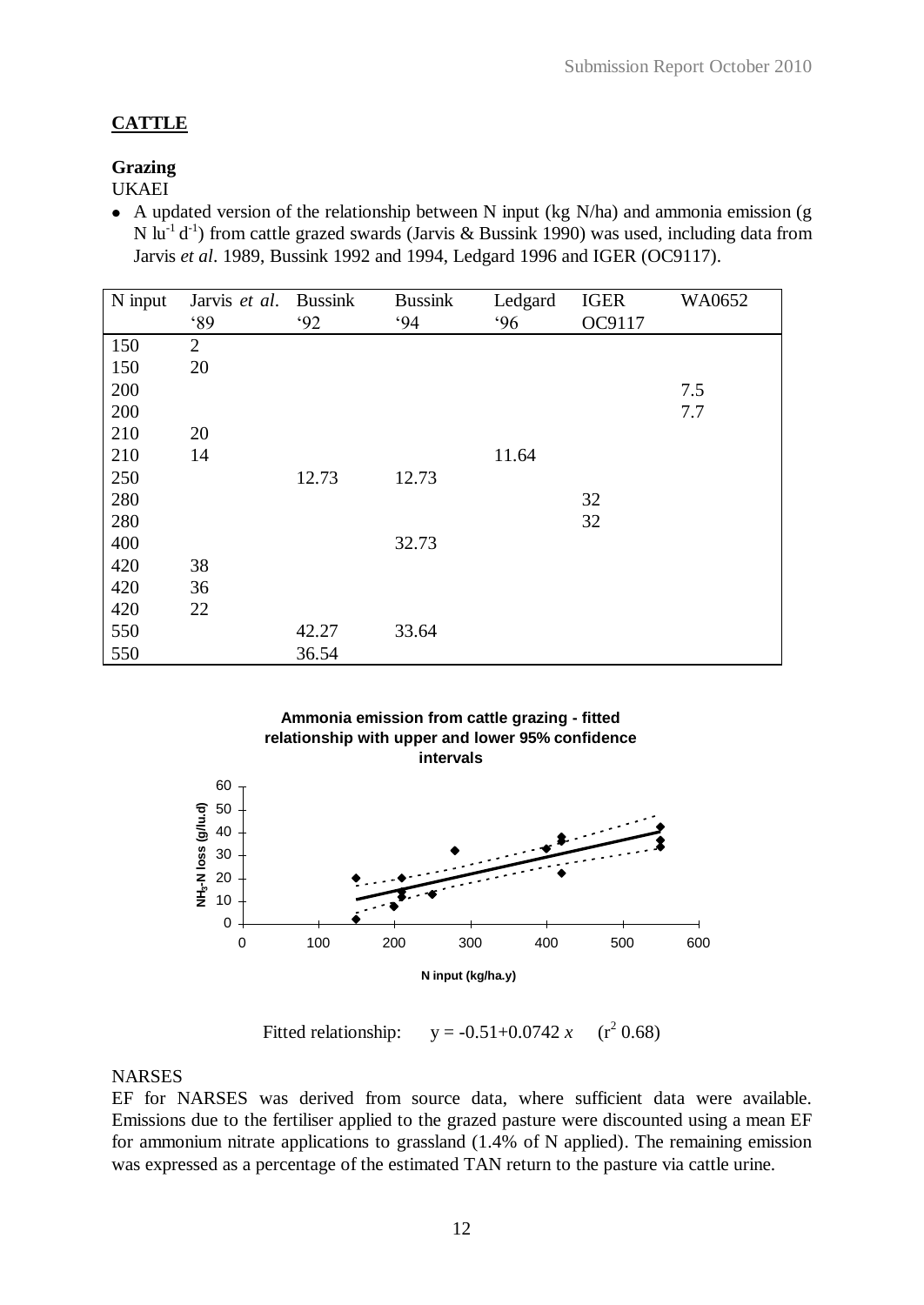| <b>Bussink</b> | Fert Res 33 257-265   |                              |                             |                |                 |      |
|----------------|-----------------------|------------------------------|-----------------------------|----------------|-----------------|------|
|                |                       |                              | NH <sub>3</sub>             | Due to         | Due to          |      |
|                | N input               | Urine N                      | emission                    | fert           | urine           | %TAN |
| 1987           | 550                   | 425                          | 42.2                        | 7.7            | 34.5            | 8%   |
| 1988           | 550                   | 428                          | 39.2                        | 7.7            | 31.5            | 7%   |
| 1988           | 250                   | 203                          | 8.1                         | 3.5            | 4.6             | 2%   |
|                |                       |                              |                             |                |                 |      |
| <b>Bussink</b> | Fert Res 38 111-121   |                              |                             |                |                 |      |
|                | N input               | Urine N                      | NH <sub>3</sub><br>emission | Due to<br>fert | Due to<br>urine | %TAN |
| 1989           | 250                   | 64.2                         | 3.8                         | 3.5            | 0.3             | 0%   |
|                | 400                   | 76.2                         | 12                          |                |                 | 8%   |
| 1989           |                       |                              |                             | 5.6            | 6.4             |      |
| 1989           | 550                   | 94.3                         | 14.7                        | 7.7            | $\overline{7}$  | 7%   |
| 1990           | 250                   | 217.4                        | 9.1                         | 3.5            | 5.6             | 3%   |
| 1990           | 400                   | 339                          | 27                          | 5.6            | 21.4            | 6%   |
| 1990           | 550                   | 407.1                        | 32.8                        | 7.7            | 25.1            | 6%   |
| Lockyer        |                       | J Sci Food Agric 35, 837-848 |                             |                |                 |      |
|                | Urine                 |                              |                             |                |                 |      |
|                | applied               | Emission                     |                             |                |                 | %TAN |
| 1              | 26                    | 0.6455                       |                             |                |                 | 2%   |
| $\overline{2}$ | 26                    | 0.7025                       |                             |                |                 | 3%   |
|                |                       |                              |                             |                |                 |      |
| Jarvis et al   | J Ag Sci 112, 205-216 |                              | NH <sub>3</sub>             | Due to         | Due to          |      |
|                | N input               | Urine N                      | emission                    | fert           | urine           | %TAN |
| 1986/87        | 0                     | 69                           | 6.7                         | 0              | 6.7             | 10%  |
|                |                       |                              |                             |                |                 |      |
| 1986/87        | 210                   | 81                           | 9.6                         | 2.94           | 6.66            | 8%   |
| 1986/87        | 420                   | 207                          | 25.1                        | 5.88           | 19.22           | 9%   |

An overall mean EF of 6 %TAN was derived.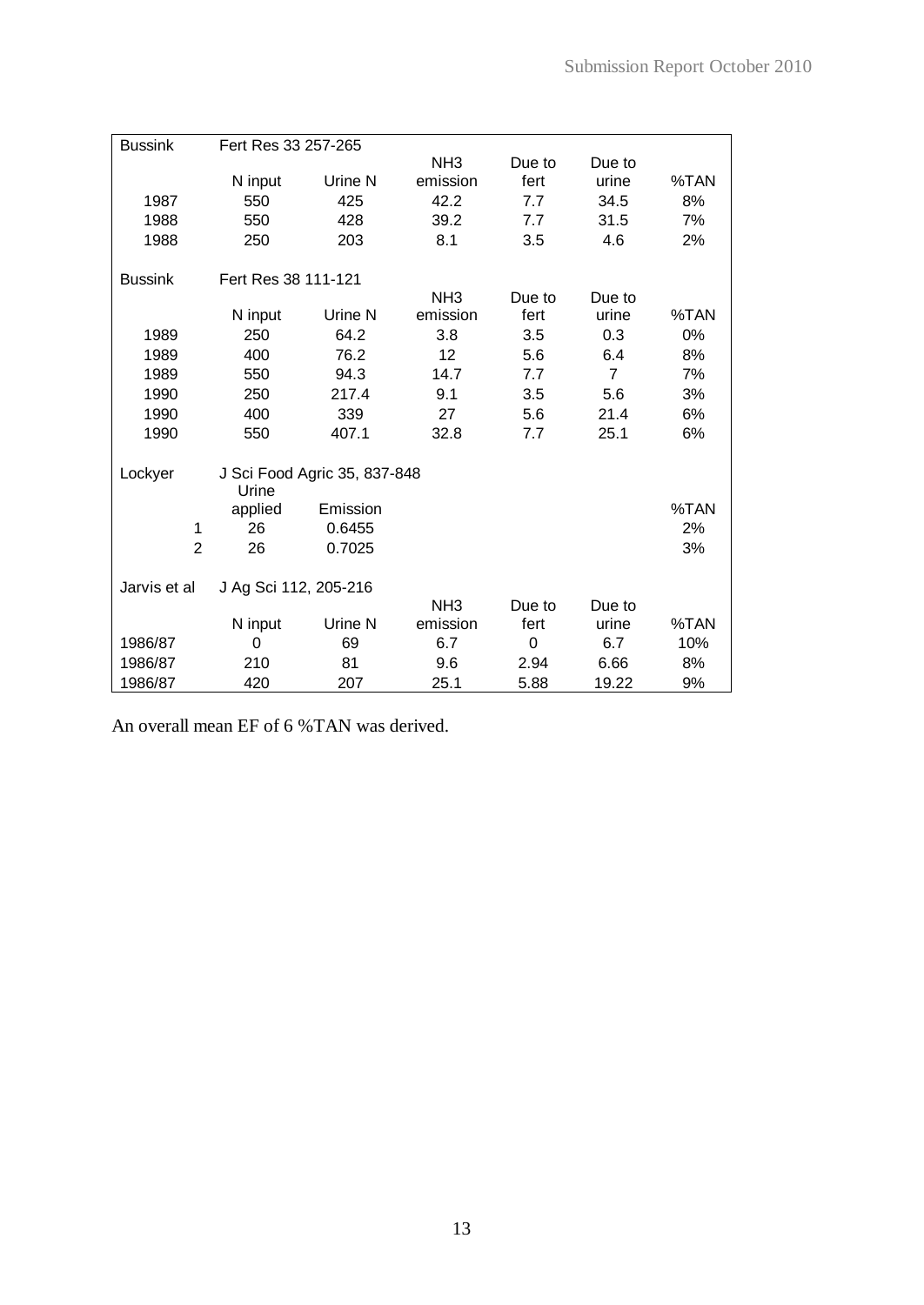# **Land spreading**

# **NARSES**

# *Slurry*

• EF derived from the MANNER PSM model (KT0106)

The 'standard' EF for cattle slurry is given as 32.4 %TAN applied, which is then modified according to soil moisture, land use and slurry dry matter (DM) content at the time of application:

a) soil moisture ('season'):

| Dry (summer) | $EF_1$ = 'standard' EF x 1.3                           |
|--------------|--------------------------------------------------------|
|              | Moist (rest of year) $EF_1 = 'standard' EF \times 0.7$ |

b) land use:

| Grassland | $EF_2 = EF_1 \times 1.15$ |
|-----------|---------------------------|
| Arable    | $EF_2 = EF_1 \times 0.85$ |

c) slurry DM content

 $EF_3 = EF_2$  x ((12.3 x DM)+50.8)/100

Abatement techniques

Injection - abatement efficiency of 70% (assumed to be shallow injection) Trailing shoe – abatement efficiency of 60% Band spreading – abatement efficiency of 30% (Misselbrook *et al.*, 2002; Smith *et al*., 2000b)

Incorporation Incorporation within 4h gives 60% reduction Incorporation within 24h gives 30% reduction Values derived from using MANNER PSM (Project KT0106), assuming incorporation by plough.

*FYM*

EF derived from the MANNER\_PSM model (KT0106) as 68.3 %TAN applied. No modifiers for soil, manure or weather.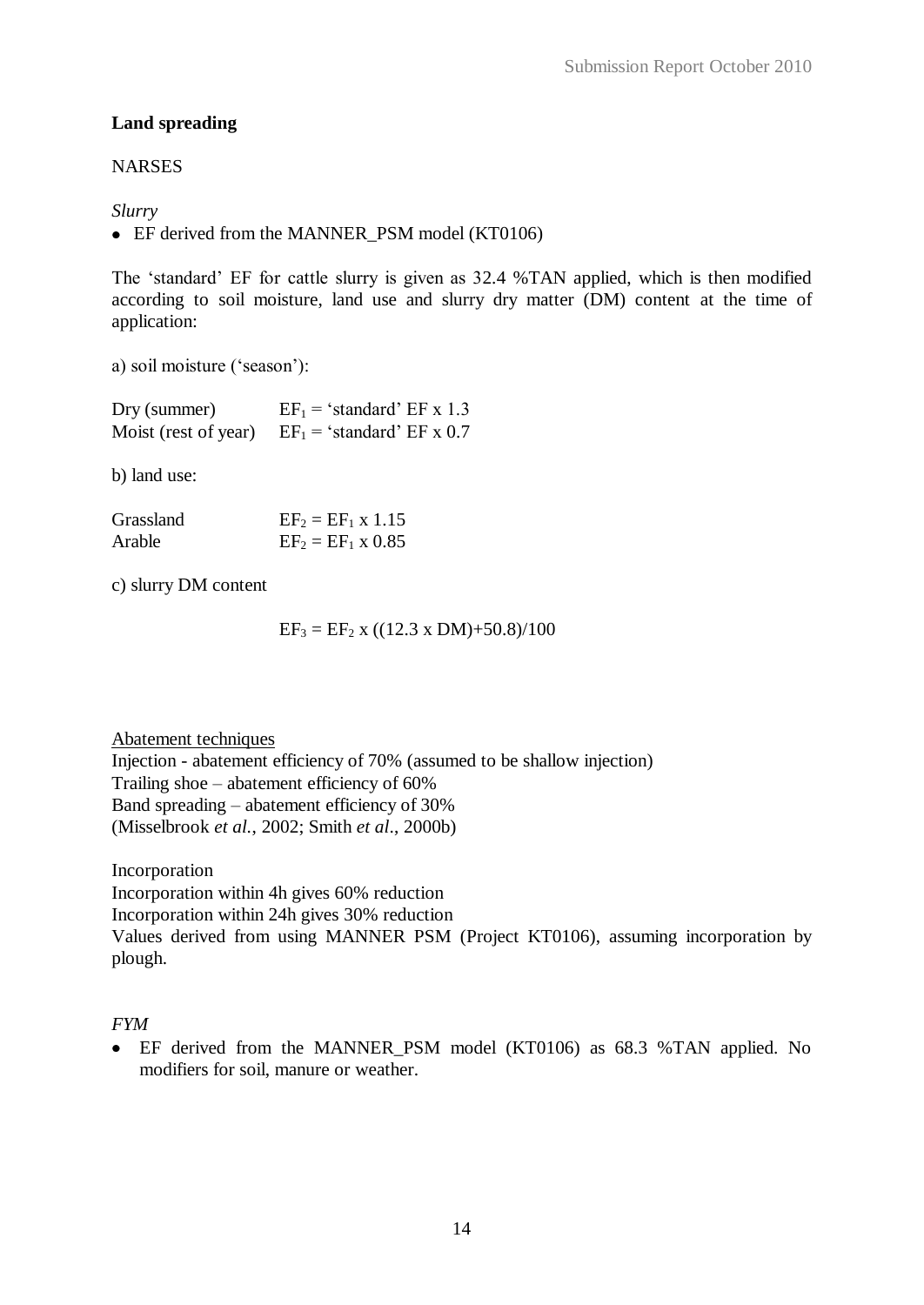# Abatement – incorporation

Incorporation within 4h gives 70% reduction

Incorporation within 24h gives 35% reduction

Values derived from using MANNER\_PSM (Project KT0106), assuming most incorporation by plough.

# **Housing**

| Mean EF<br>$g N lu^{-1}d^{-1}$ | Values<br>$g \mathrm{N} \mathrm{lu}^{-1} \mathrm{d}^{-1}$ | Derived<br>from n<br>values | Emission as<br>% TAN | Source                             |
|--------------------------------|-----------------------------------------------------------|-----------------------------|----------------------|------------------------------------|
|                                | <b>Slurry (cubicle house)</b>                             |                             |                      |                                    |
| 36.8                           | 38.5                                                      |                             |                      |                                    |
|                                |                                                           |                             | 29.4                 | Demmers et al. (1997)              |
|                                | 29.0                                                      | 9                           | 19.9                 | WA0653                             |
|                                | 43                                                        |                             | 42.4                 | Dore <i>et al.</i> , (2004)        |
|                                | 51                                                        | 3                           | $*57.0$              | WA0632/AM0110 (Polytunnels)        |
|                                | 29.4                                                      | $\mathbf{1}$                | 51.0                 | Hill (2000)                        |
|                                | 30                                                        |                             | 29.6                 | AM0102 (commercial farm)           |
| <b>Straw-bedded</b>            |                                                           |                             |                      |                                    |
| 22.2                           | 13.7                                                      |                             |                      | Demmers (1997)                     |
|                                | 20.6                                                      |                             | <b>NA</b>            | WA0618 (IGER polytunnels)          |
|                                | 35                                                        | 3                           | $*56.0$              | WA0632/AM0110 (Polytunnels) WA0722 |
|                                | 33.2                                                      |                             | 47.0                 | AM0103 (IGER polytunnels)          |
|                                | 13.9                                                      |                             | 18.4                 | AM0103 (commercial farm)           |
|                                | 16.7                                                      |                             | 14.0                 |                                    |
| <b>Calves</b>                  |                                                           |                             |                      |                                    |
| 10.6                           | 10.6                                                      |                             | 7.0                  | Koerkamp et al., 1998              |
|                                | 13.7                                                      |                             | 11.0                 | Demmers (1997)                     |

NARSES EF were calculated from standard values for N excretion in buildings, except for those results marked with an asterisk for which data were available on diets and liveweight gain during the measurement period to allow calculation of actual N excretion. The NARSES EF, using a mean weighted according to the number of measurements reported are 31.5, 22.9 and 7.6 % TAN for cattle on slurry, cattle on straw and calves on straw respectively.

No distinction is made between dairy and beef cattle housing emission factor. Values from IGER (WA0632) and IGER (WA0618) refer to beef cattle; all others are for dairy cattle. CAMAR data was not used (with exception of calves), as there were doubts about the methodology of measurements from naturally ventilated buildings.

The value for cattle on cubicles from SRI (Dore *et al*., 2004) excludes measurements made by the external tracer method. The data for the  $3<sup>rd</sup>$  year of WA0653 was not used; measured emissions were very much lower than for the first 2 years, with several negative values for individual sampling points and dates, although there were no obvious explanatory factors.

Work by Phillips *et al*. (1998) suggests that summer emissions from dairy cattle housing, where the cattle come in for part of the day for milking, may be of a similar magnitude to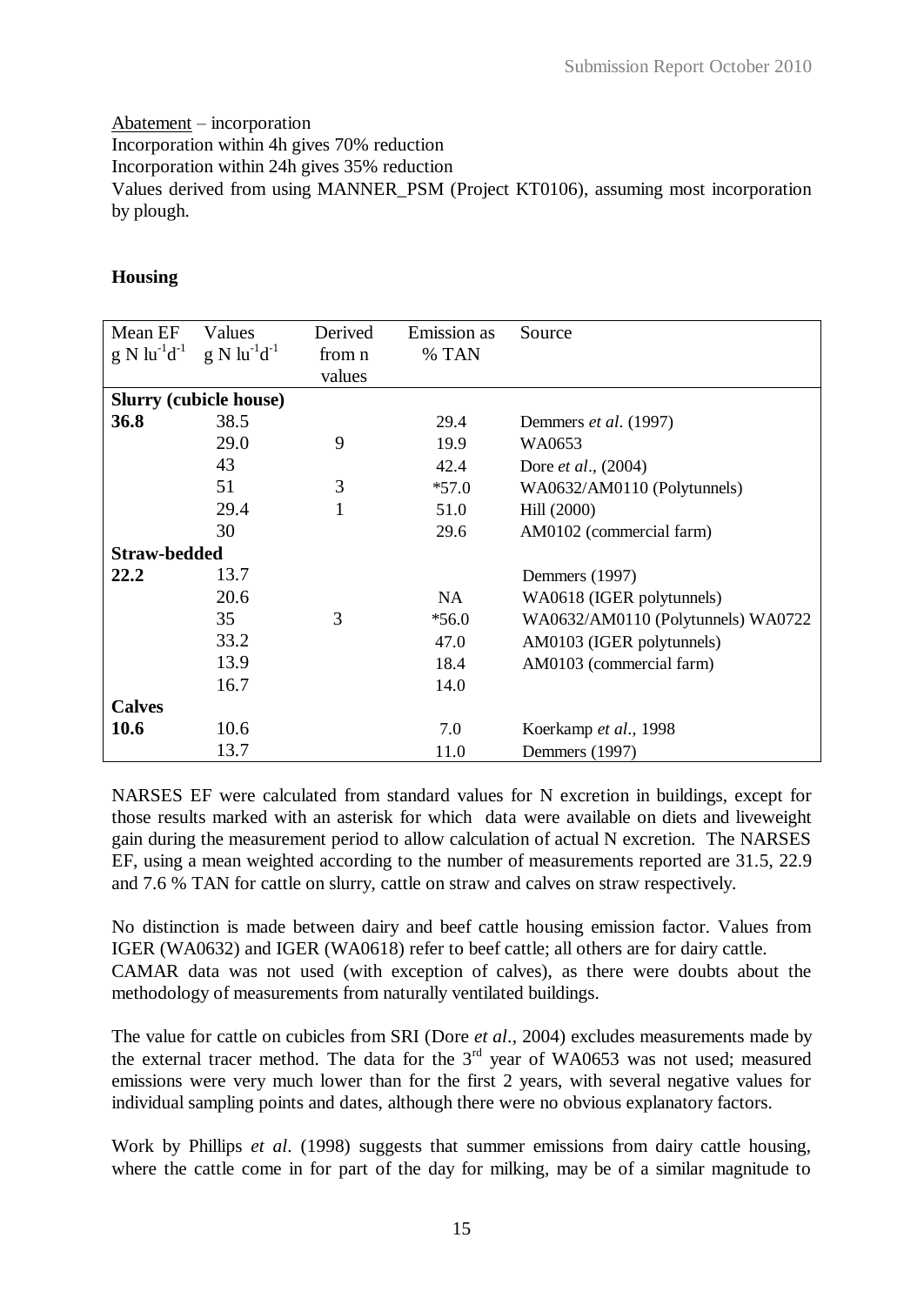winter emissions. An EF for summer housing emissions is not explicitly included in the inventory, but housing period is increased to account for the hours each day during the summer when the cattle are in. The EF for housing is likely to be greater in summer, because of higher temperatures. However, it is also likely that the floor area from which emission take place will be much reduced, as access to housing may be restricted.

## **Hard standings**

#### UKAEI

Data from AM0111, incorporating data from Misselbrook *et al*., (1998, 2001)

| Source                         | Means EF $(g \text{ N animal}^{-1} d^{-1})$ |  |  |  |
|--------------------------------|---------------------------------------------|--|--|--|
|                                |                                             |  |  |  |
| dairy cow collecting yard      | 10.7                                        |  |  |  |
| dairy cow feeding/loafing yard | 10.7                                        |  |  |  |
| beef feeding/loafing yard      | 23.3                                        |  |  |  |

Emission factors were expressed per animal rather than per  $m<sup>2</sup>$  surface area because annual changes in livestock numbers are known with much greater certainty than changes in areas of hard standing.

For NARSES, the following data/assumptions were used: Survey data, collected as part of project WA0504, indicate that 65% of dairy cattle have access to collecting yards and 30% have access to feeding yards while 45% of beef cattle have access to feeding yards. Survey data from FPS2006 indicates that dairy cows with access to collecting yards spend an average of 33% of the day on the yards, so the amount of excreta deposited is assumed to be pro-rata to the time spent. Data from project NT2601 indicate that 21% of daily N excretion is deposited on feeding yards by dairy cattle which have access to them. Expert opinion was that approximately 40% of daily excreta from beef cattle on feeding yards is deposited to the yard (FPS2006 indicates that the animals have access for the majority of the day, but they would also have access to housing during this period). Project AM0111 indicated that collecting yards, which are scraped at least once a day, are scraped with an efficiency of c. 60%. Based on Misselbrook et al (2006) it is assumed that 75% of the TAN left after scraping is emitted as NH3. For feeding yards, which are scraped only once or twice a week on average, the scraping efficiency is assumed to be 30%.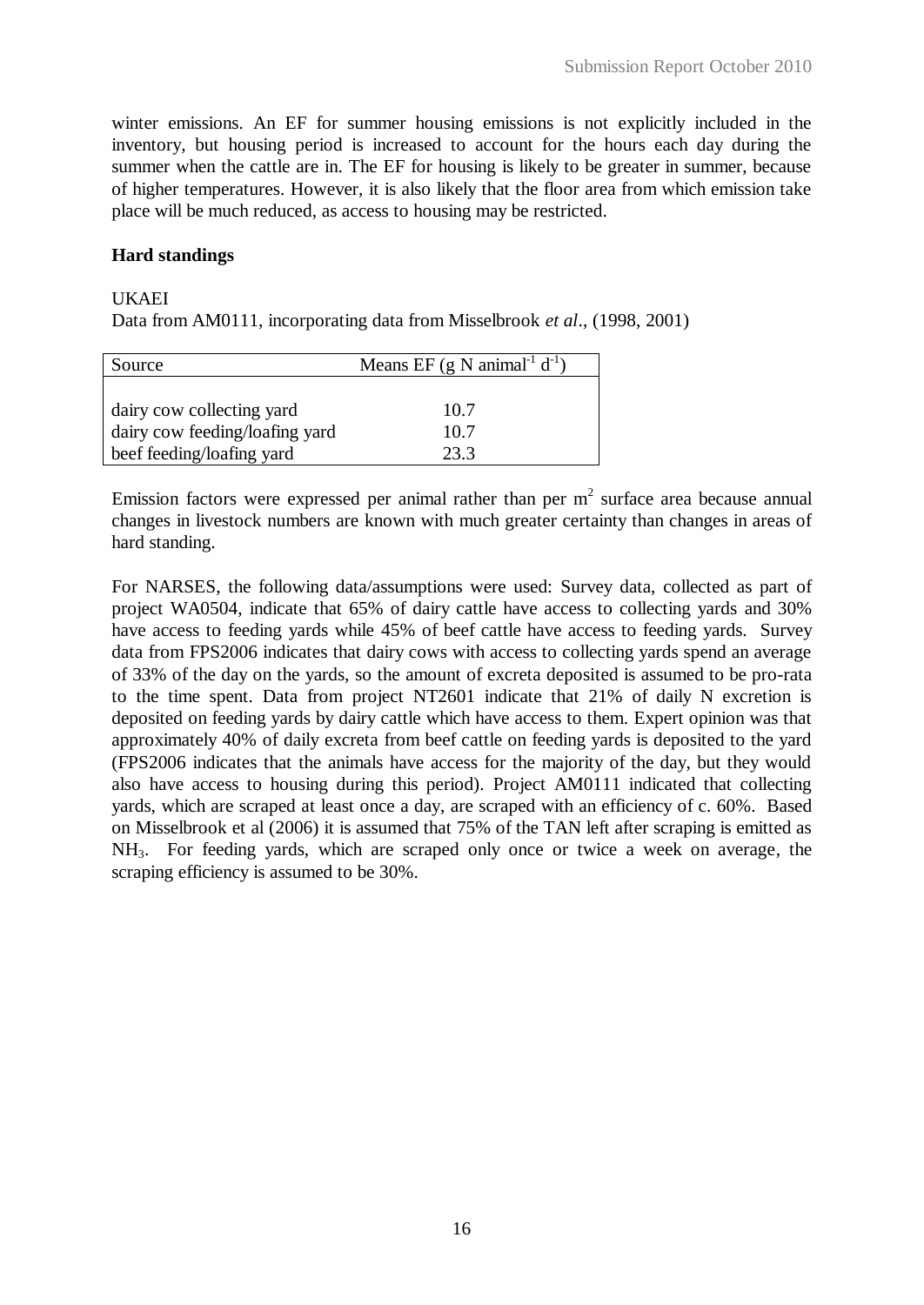| Mean EF          | Values                                                     | Derived        | Emission as      | Source                              |
|------------------|------------------------------------------------------------|----------------|------------------|-------------------------------------|
| $g N m^2 d^{-1}$ | $g N m^2 d^{-1}$                                           | from n         | % TAN            |                                     |
|                  |                                                            | values         |                  |                                     |
|                  | <b>Slurry stores and lagoons without crusts</b>            |                |                  |                                     |
| 3.42             |                                                            |                |                  | Assumed to be double that for       |
|                  |                                                            |                |                  | (WA0641,<br>crusted<br>stores       |
|                  |                                                            |                |                  | WA0714)                             |
|                  | Slurry stores and lagoons with crusts, weeping wall stores |                |                  |                                     |
| 1.71             | 0.6                                                        |                | $**2.3$          | (Phillips <i>et al.</i> , in press) |
|                  | 1.27, 3.65, 5.7                                            |                | NA               | WA0625                              |
|                  | 0.44                                                       | $\overline{2}$ | $*6.0$           | WA0632*                             |
|                  | 1.8                                                        |                | <b>NA</b>        | WA0641                              |
|                  | 1.7                                                        |                | NA               | Hill (2000)                         |
|                  | 0.48                                                       | $\overline{2}$ | NA               | WA0714                              |
|                  | 0.5, 0.72, 0.42, 0.73                                      |                | $51.5$ (lagoons) | WA0717                              |
|                  |                                                            |                | 5.3 (w.wall)     |                                     |
|                  | 4.2                                                        |                | NA               | AM0102                              |
| <b>FYM</b>       | $g N t-1$ initial                                          |                |                  |                                     |
| heaps            | heap mass                                                  |                |                  |                                     |
| 265              | 421, 101, 106                                              |                | NA               | WA0618                              |
|                  | 65, 618, 889                                               |                | 95.0             | WA0519                              |
|                  | 305, 140                                                   |                | 22.0             | WA0632                              |
|                  | 250, 36, 26                                                |                | 12.0             | WA0707                              |
|                  |                                                            |                |                  |                                     |

### **Storage**

\*\* Emissions expressed per day. This value assumes 90 d storage.

Slurry stores are assumed to develop a crust unless they are stirred frequently.

Values derived from measurements made using Ferm tubes have been corrected to account for incomplete recovery of ammonia by Ferm tubes (Phillips *et al*., 1998). (\*IGER values have been divided by **0.7**).

Emissions from FYM stores were previously based on surface area. However, it was considered that the estimates of store surface areas (Nicholson and Brewer survey, 1994) seriously underestimated solid manure storage areas (possibly because of multiple use of the same area or not accounting for short-term storage heaps). Therefore emissions are now calculated on a per tonne basis (using data from the same experimental studies).

NARSES EF were derived as a weighted mean of those studies which supplied information on the amounts of N and TAN put into store. Mean EF were derived as 5.0 and 51.5 % TAN for tanks (assumed to be crusted and equivalent to weeping wall store) and lagoons, respectively. For FYM a weighted mean EF of 35% was derived.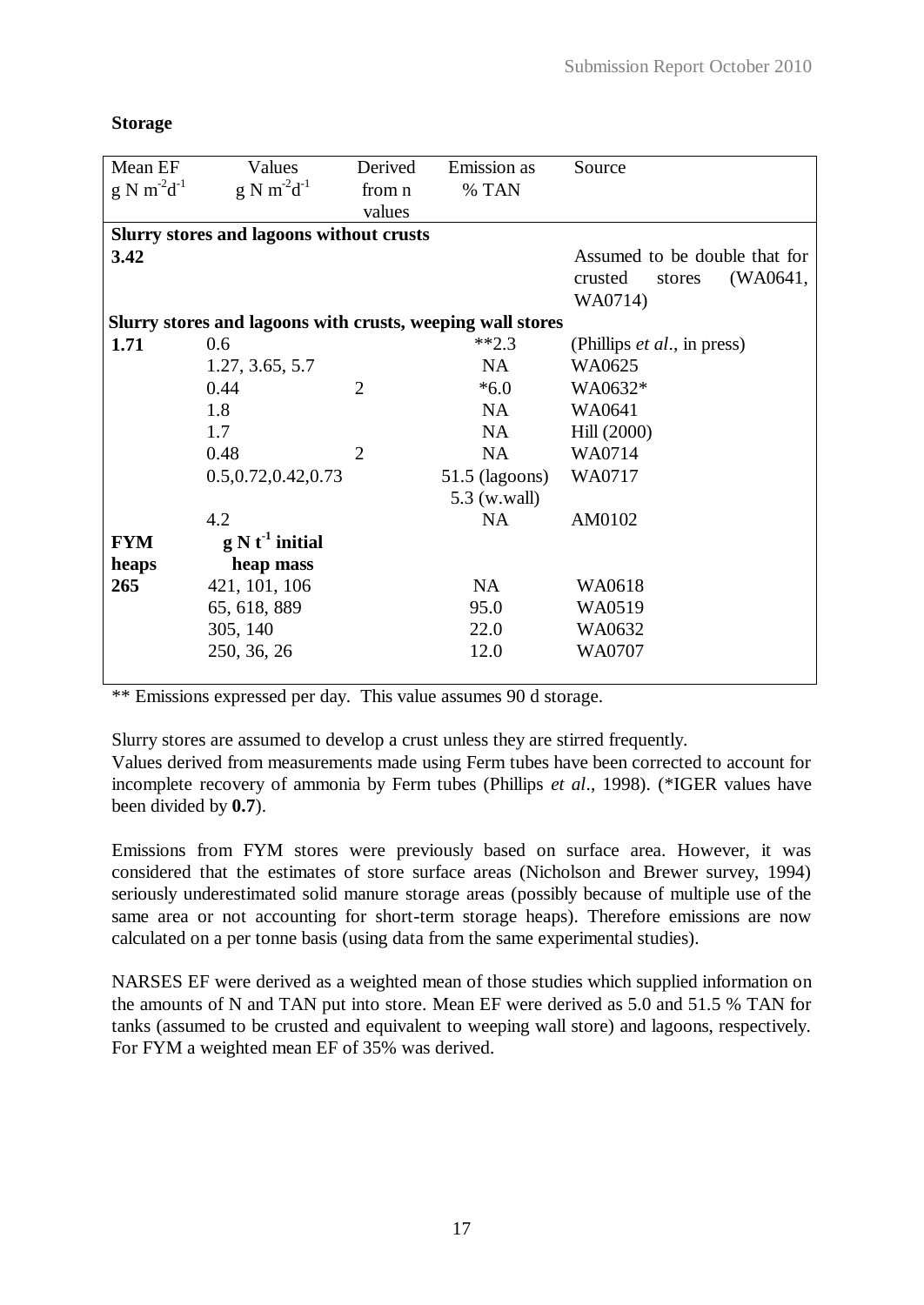## **SHEEP**

# **Grazing**

UKAEI

- Upland sheep based on values from Jarvis *et al*. (1991) 0N, and grass/clover plots. Mean values for the 2 years were 0.92 and 0.19 g N animal<sup>-1</sup>  $d^{-1}$ , giving a mean EF of 0.56 g N animal $1^1 d^{-1}$ .
- Lowland sheep based on values from Jarvis *et al*. (1991) 420N, clover and grass clover plots giving mean values over 2 yrs of 1.05 and 1.16 g N animal<sup>-1</sup>  $d^{-1}$ - and on new IGER unpublished data from North Wyke with values of 1.36, 3.95, 2.47, 0.89, 3.11 and 1.78 g N animal<sup>-1</sup> d<sup>-1</sup>. Overall mean gives an EF of 2.0 g N animal<sup>-1</sup> d<sup>-1</sup>.
- EF for grazing lambs taken to be half the value for sheep, as lamb excretal output is approximately half that of sheep.

## **NARSES**

Insufficient data regarding N returns to the pasture by grazing sheep were available from the source publications listed above, so the EF used for cattle grazing (6 %TAN) was assumed for sheep.

## **Land spreading**

• FYM - value for cattle used.

## **Housing**

NARSES EF was derived directly by back-calculation of the UKAEI, giving an EF of 21.6% TAN, since there are no reported measurements of  $NH<sub>3</sub>$  emission from buildings housing sheep.

## **Hard standings**

## UKAEI

A mean emission factor of 5.0 g N animal<sup>-1</sup>  $d^{-1}$  derived from data from 2 sites (7.20 and 2.82 g  $NH_3-N$  animal<sup>-1</sup> d<sup>-1</sup>) from Misselbrook *et al.*, 2001.

## **NARSES**

Sheep collecting vards are scraped infrequently, if at all, so a scraping efficiency of 0% was applied and an EF of 75% TAN deposited.

## **Storage**

• FYM - value for cattle used.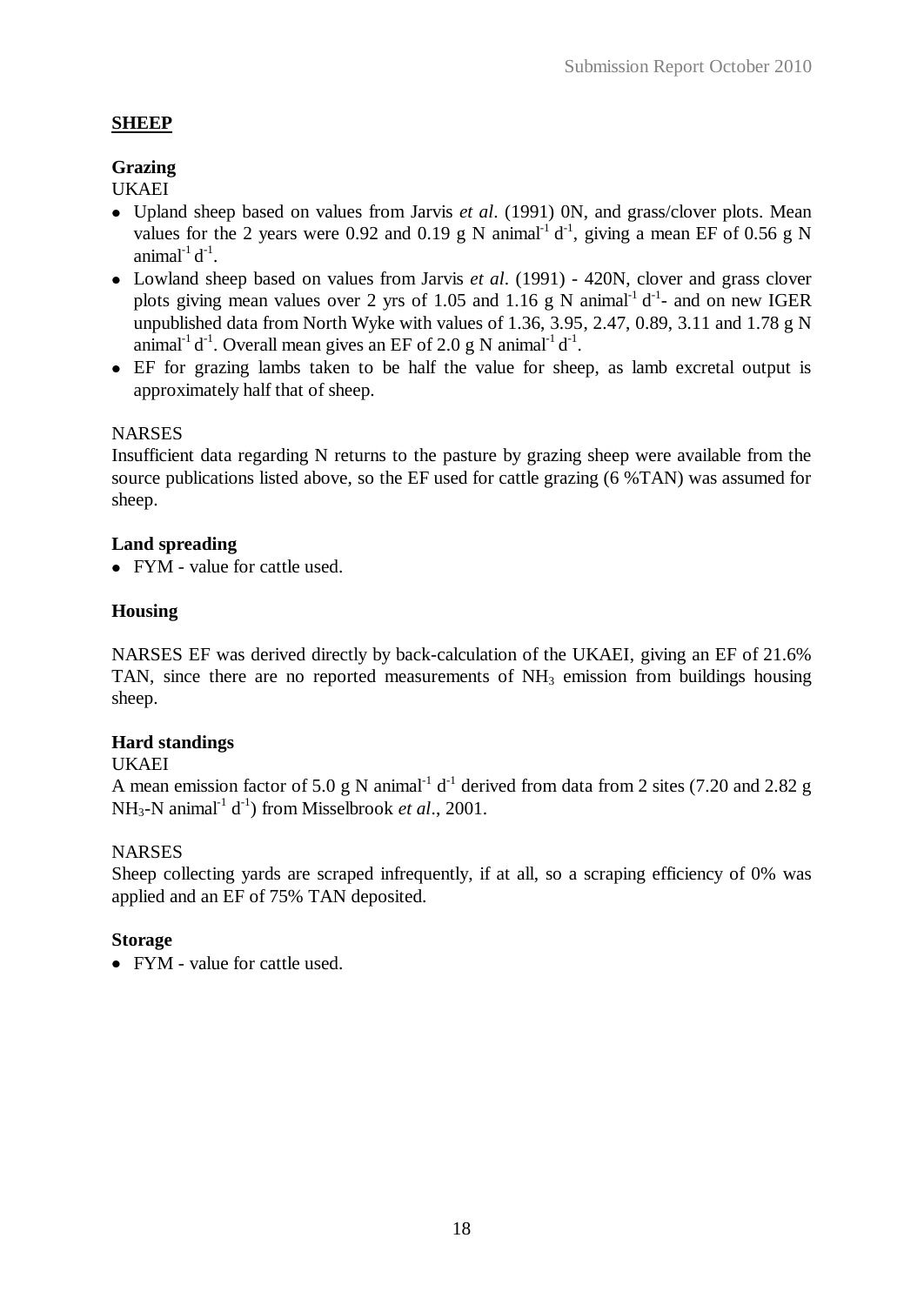# **PIGS**

# **Outdoors**

|                      | Mean EF<br>$g N l u^{-1} d^{-1}$ | Values<br>$g \mathrm{N}$ lu <sup>-1</sup> d <sup>-1</sup> | Emission as Source<br>$\%$ TAN |                        |
|----------------------|----------------------------------|-----------------------------------------------------------|--------------------------------|------------------------|
| Outdoor sows/piglets | 46                               | 25                                                        | 26.1                           | Williams et al. (2000) |
|                      |                                  | $66*$                                                     | NA                             | Welch (2003)           |

\* This value is probably an overestimate as emission rates were below the detection limit on a number of occasions (and those data were not included).

Emission factor for boars assumed to be the same. For fatteners, EF is based on the ratio of excretal outputs multiplied by the emission factor for outdoor sows.

NARSES EF was derived from the Williams et al (2000) study, assuming the standard N excretion value for sows and a body weight of 200kg, giving a mean EF of 25 %TAN (assumed to be the same across all animal sub-categories).

## **Land spreading**

*Slurry*

• EF derived from the MANNER\_PSM model (KT0106)

The 'standard' EF for pig slurry is given as 25.5 %TAN applied, which is then modified according to slurry dry matter (DM) content at the time of application:

a) slurry DM modifier:

 $EF_1$  = 'standard' EF x ((12.3 x DM)+50.8)/100

*FYM*

The same EF as for cattle FYM is used, 68.3 %TAN applied

## Abatement techniques

Slurry injection – abatement efficiency of 90% (assumed to be deep injection to arable land) Band spreading (trailing hose) – abatement efficiency of 30%

Incorporation Incorporation within 6h gives 60% reduction Incorporation within 24h gives 30% reduction Values derived from using MANNER PSM (Project KT0106), assuming most incorporation by plough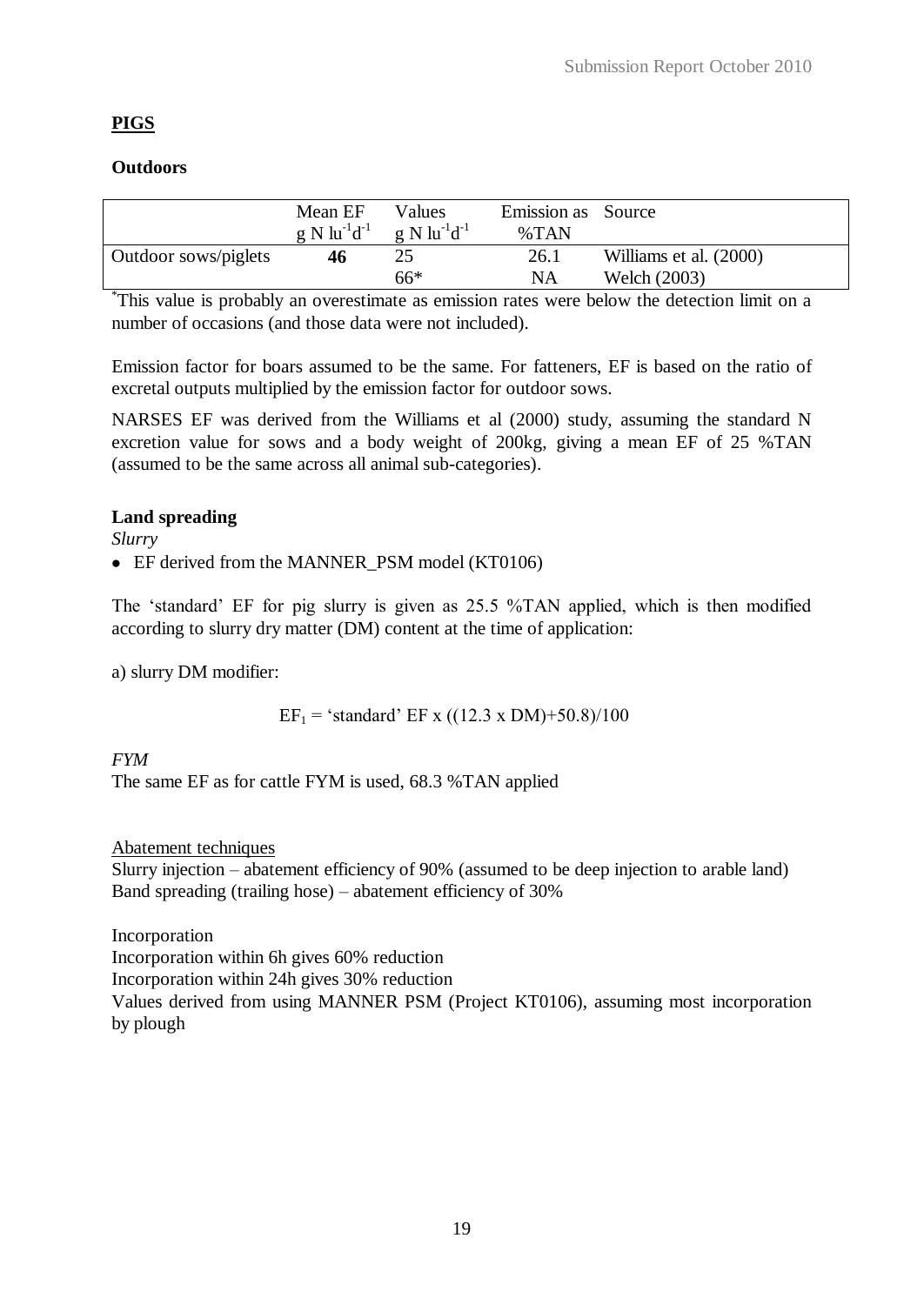# **Housing**

| Mean<br>EF                         | Values                                                  | Derived from   | Emission as | Source                                   |
|------------------------------------|---------------------------------------------------------|----------------|-------------|------------------------------------------|
| $(gN.lu^{-1}d^{-1})$               | $(gN.lu^{-1}d^{-1})$                                    | n values       | %TAN        |                                          |
| Dry sows on slats                  |                                                         |                |             |                                          |
| 17.0                               | 17.0                                                    | $\overline{2}$ | 13.0        | Peirson (1995)                           |
| Dry sows on straw                  |                                                         |                |             |                                          |
| 25.8                               | 9.4                                                     | $\overline{2}$ | 10.0        | Peirson (1995)                           |
|                                    | 14.6                                                    |                | 14.7        | Koerkamp et al., 1998                    |
|                                    | 26.2                                                    | $\overline{4}$ | 26.2        | OC9523                                   |
|                                    | 53                                                      |                | 59.6        | AM0102                                   |
| <b>Farrowing sows on slats</b>     |                                                         |                |             |                                          |
| 29.3                               | 32.4                                                    | 3              | 19.0        | Peirson (1995)                           |
|                                    | 20.6                                                    |                | 14.3        | Koerkamp et al., 1998                    |
|                                    | 35                                                      |                | 24.0        | AM0102                                   |
|                                    | <b>Farrowing sows on straw</b>                          |                |             |                                          |
| 44.5                               |                                                         |                |             | Estimated from ratio of EF for           |
|                                    |                                                         |                |             | dry sows                                 |
| <b>Boars on straw</b>              |                                                         |                |             |                                          |
| 25.8                               |                                                         |                |             | As for dry sows                          |
| <b>Fatteners &gt;20kg on slats</b> |                                                         |                |             |                                          |
| 71.9                               | 70.1                                                    |                | 20.0        | Peirson (1995)                           |
|                                    | 51.4                                                    |                | 18.5        | Koerkamp et al., 1998                    |
|                                    | 105.8                                                   |                | 38.2        | Demmers (1997)                           |
|                                    | 72.5                                                    | $\overline{c}$ | 20.0        | Peirson (1995)                           |
|                                    | 79.2                                                    | $\overline{4}$ | 40.0        | WA0632                                   |
|                                    | $103.5^{\dagger}$ , 48 <sup>*</sup>                     |                | 39.2        | WA0720 (full-slat fv)                    |
|                                    | $80.0^{\dagger}$ , 70.0 <sup><math>\dagger</math></sup> |                | 38.7        | WA0720 (fs acnv)                         |
|                                    | $71.0^{\dagger}, 39^{\dagger}$                          |                | 28.5        | WA0720 (part slat)                       |
|                                    | <b>Fatteners &gt;20kg on straw</b>                      |                |             |                                          |
| 51.6                               | 54.2                                                    | $\overline{2}$ | 14.0        | Peirson (1995)                           |
|                                    | 28.3                                                    |                | 10.2        | Koerkamp et al., 1998                    |
|                                    | 122.2                                                   | 4              | 61.0        | WA0632                                   |
|                                    | 24                                                      |                | 10.4        | AM0102                                   |
|                                    | 47.0                                                    |                | 27.2        | AM0103 Terrington                        |
|                                    | 34.1                                                    |                | 10.8        | AM0103 Commercial                        |
| Fatteners <20kg on slats           |                                                         |                |             |                                          |
| 27.7                               | 34.8                                                    |                | 14.0        | Peirson (1995)                           |
|                                    | 20.6                                                    |                | 15.6        | Koerkamp et al., 1998                    |
|                                    | <b>Fatteners &lt;20kg on straw</b>                      |                |             |                                          |
| 19.9                               |                                                         |                |             | Based on ratio for fatteners<br>$>20$ kg |

† From measurements on commercial farms

\* From experimental studies at ADAS Terrington

Derivation of NARSES EF: weighted means of 25, 13, 19, 33.2 and 14.8 %TAN for dry sows on straw, dry sows, farrowing, finishing pigs and weaners on slurry, respectively. However, because of the large variation and subsequent uncertainty in measurements of emissions from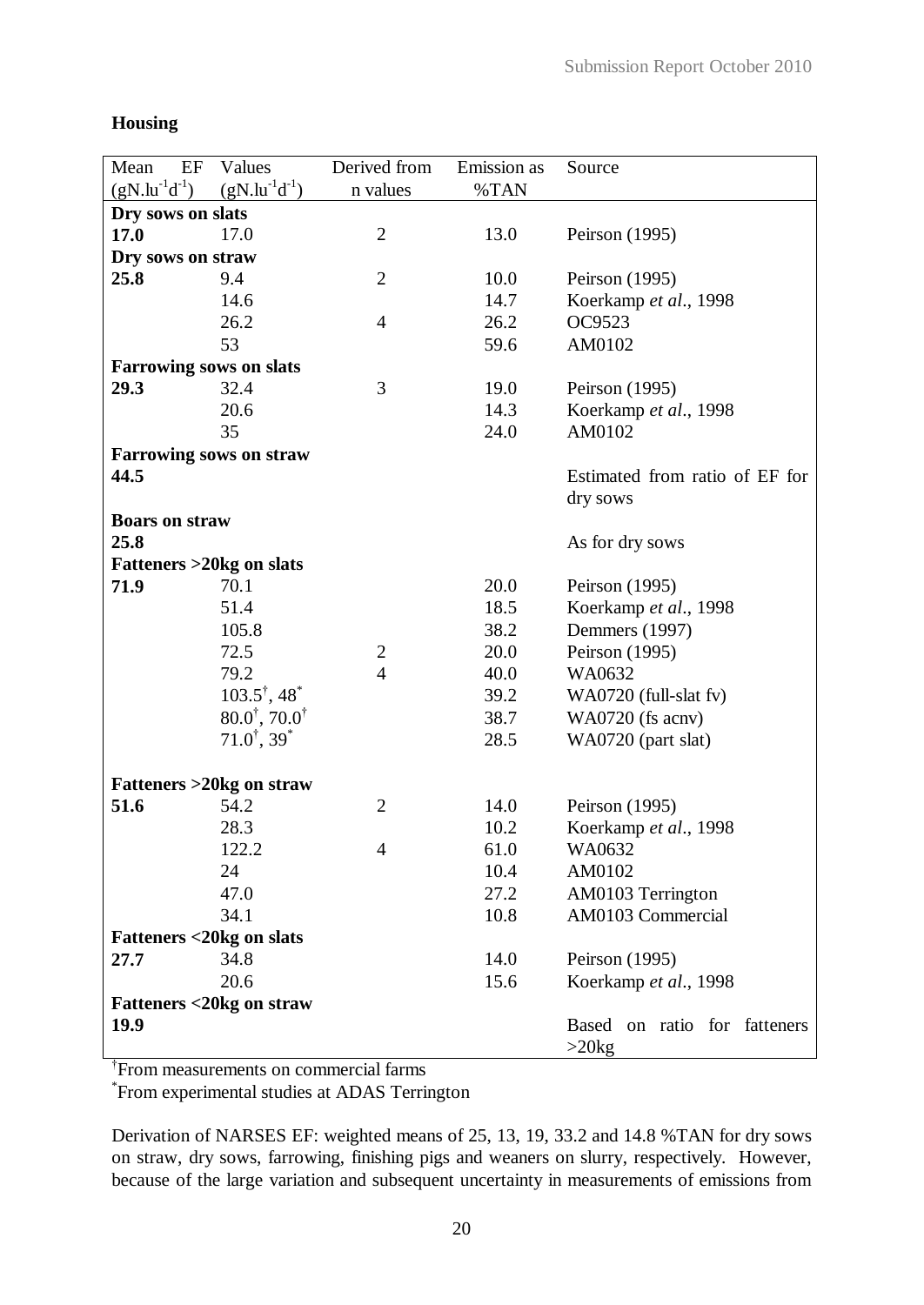finishing pigs on straw, the reverse engineered estimate of 22.4% TAN is used for finishing pigs on straw.

# **Hard standings**

# UKAEI

An emission factor of 0.32 g NH<sub>3</sub>-N animal<sup>-1</sup> d<sup>-1</sup> for pig loading areas (Misselbrook *et al.*, 2001).

NARSES EF derived as 75% of TAN estimated to be deposited by finished pigs as they await loading for dispatch to market (with scraping efficiency assumed to be 30%). 5% of daily excretal output is assumed to be deposited to the loading areas.

## **Storage**

| Mean EF<br>$g N m^2 d^{-1}$      | Values<br>$g N m^2 d^1$ | Derived from<br>n values | Emission<br>as %TAN | Source                    |
|----------------------------------|-------------------------|--------------------------|---------------------|---------------------------|
| <b>Slurry stores and lagoons</b> |                         |                          |                     |                           |
| 3.16                             | 1.34                    | $\overline{4}$           | 13.0                | *WA0632                   |
|                                  | 2.47, 6.2               |                          | <b>NA</b>           | WA0625                    |
|                                  | 2.4                     |                          | <b>NA</b>           | Phillips et al. (1997)    |
|                                  | 1.56                    |                          | <b>NA</b>           | WA0708                    |
|                                  | 5.0                     |                          | <b>NA</b>           | Phillips et al., in press |
| <b>FYM</b> heaps                 | $g N t-1$ initial       |                          |                     |                           |
|                                  | heap mass               |                          |                     |                           |
| 1224                             | 539                     | 4                        | 20.0                | *WA0632                   |
|                                  | 1015                    |                          | 68.0                | WA0716                    |

## UKAEI

Values derived from measurements made using Ferm tubes have been corrected to account for incomplete recovery of ammonia by Ferm tubes (Phillips *et al*., 1998).

As for cattle slurry, a common EF is used for circular tanks and lagoons.

Emissions from FYM stores were previously based on surface area. However, it was considered that the estimates of store surface areas (Nicholson and Brewer survey, 1994) seriously underestimated solid manure storage areas (possibly because of multiple use of the same area or not accounting for short-term storage heaps). Therefore emissions are now calculated on a per tonne basis (using data from the same experimental studies).

## NARSES

NARSES EF for slurry tanks was derived as 13 %TAN and for lagoons the same values as for cattle slurry lagoons (52 %TAN) was used. The weighted mean of measurements made during storage of FYM is 30% of TAN, similar to that for emissions during storage of cattle FYM.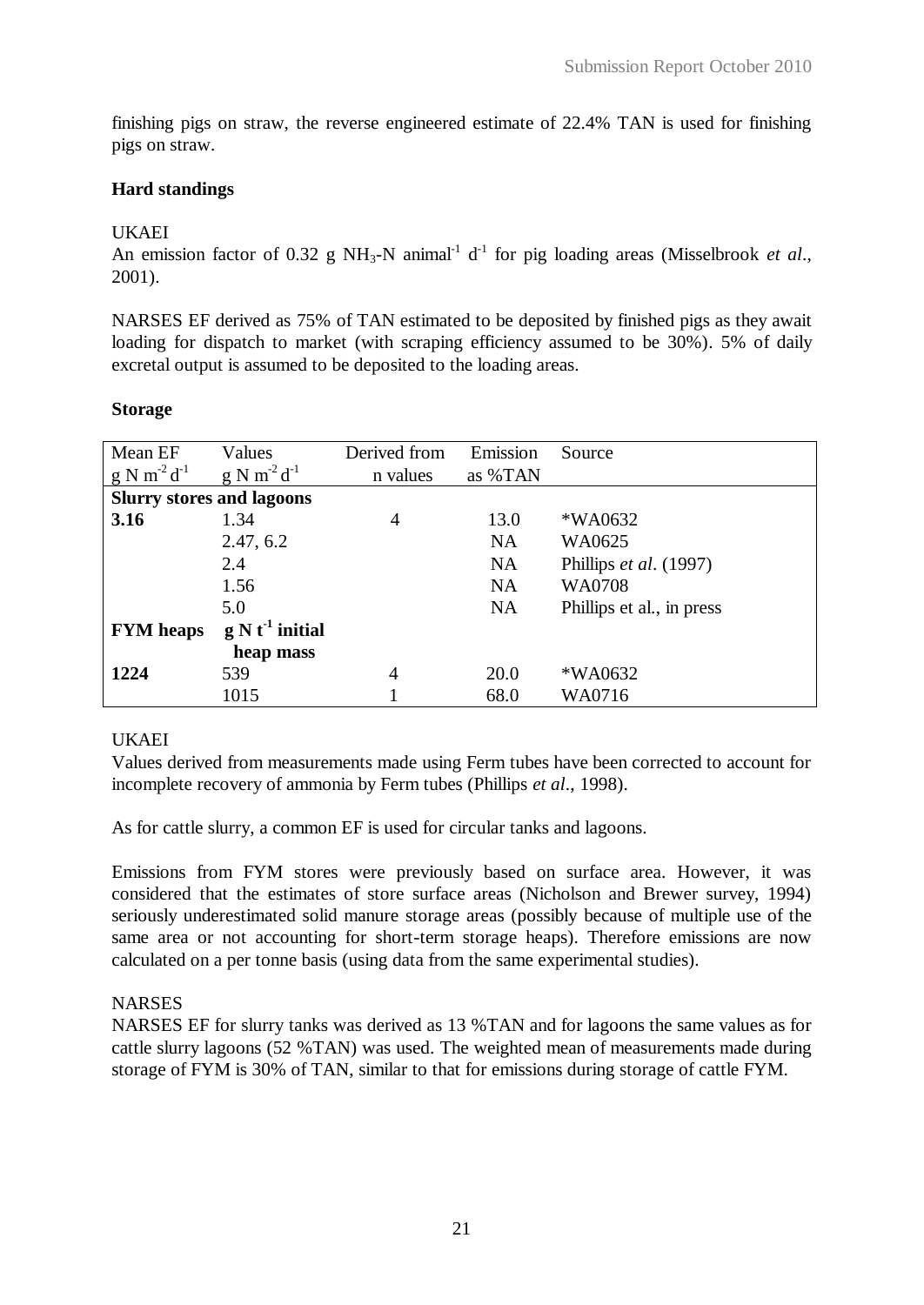# **POULTRY**

## **Outdoors**

NARSES – a lower EF of 35 %UAN has been applied, as it is likely that emissions from freshly dropped excreta will be substantially lower than from applications of stored manure in which hydrolysis of the uric acid will have occurred to a greater extent. 20% of poultry droppings are estimated to be voided outside the house (Pers. comm. Elson, ADAS); this is an increase on the previous estimate of 12%, and represents a real change in that newer systems are designed such that birds do spend longer outside.

## **Land spreading**

For poultry manure a standard EF of 52.3 %UAN applied is used, with no further modifiers for soil, manure or weather (KT0106, MANNER\_PSM)

For Duck manure, which is very similar to cattle/pig FYM, an EF of 68.3 %UAN applied is used.

Abatement – incorporation

Incorporation within 4h gives 85% reduction

Incorporation within 24h gives 55% reduction

Values derived from using MANNER\_PSM (Project KT0106), assuming incorporation by plough.

**Housing**

| почынд                                |                                       |                |                                                 |                                        |
|---------------------------------------|---------------------------------------|----------------|-------------------------------------------------|----------------------------------------|
| Mean EF                               | Values                                | Derived        | Emission as                                     | Source                                 |
| $gN$ lu <sup>-1</sup> d <sup>-1</sup> | $gN$ lu <sup>-1</sup> d <sup>-1</sup> | from n         | %TAN                                            |                                        |
|                                       |                                       | values         |                                                 |                                        |
|                                       |                                       |                | Layers - deep-pit (cages, perchery, free-range) |                                        |
| 149                                   | 146                                   |                | 35.9                                            | Groot Koerkamp et al., 1998 (perchery) |
|                                       | 184                                   |                | 45.2                                            | Groot Koerkamp et al., 1997 (deep-pit) |
|                                       | 79                                    | 3              | 18.0                                            | Peirson (1995) (deep-pit)              |
|                                       | 139                                   |                | 33.1                                            | WA0368 (deep-pit)                      |
|                                       | 197                                   | 6              | 46.8                                            | WA0651 (belt-scraped, Bitteswell)      |
|                                       | Layers – belt-cleaned (cages)         |                |                                                 |                                        |
| 60                                    | 36                                    | 3              | 4.0                                             | Peirson (1995)                         |
|                                       | 79                                    | 6              | 23.9                                            | WA0651 (weekly scraping)               |
|                                       | 65                                    | 7              | 15.4                                            | WA0651 (belt scraped, Bitteswell)      |
|                                       | <b>Broilers/all other poultry</b>     |                |                                                 |                                        |
| 64                                    | 79                                    |                | 14.7                                            | Demmers et al (1999)                   |
|                                       | 92                                    | 3              | 46.0                                            | Peirson (1995, turkeys)                |
|                                       | 44                                    | 4              | 4.8                                             | Robertson et al. (2002)                |
|                                       | 36                                    | 4              | 10.7                                            | WA0651 (winter)                        |
|                                       | 67                                    | $\overline{2}$ | 10.3                                            | WA0651 (summer)                        |
|                                       | 53                                    | $\overline{2}$ | 10.8                                            | WA0651 (drinker study)                 |

NARSES EF was derived as 37.4 %UAN for buildings housing laying hens in deep-pit or perchery systems and 16.5% belt cleaning (a reduction of 56%). For broilers the weighted mean is 8.1 %UAN.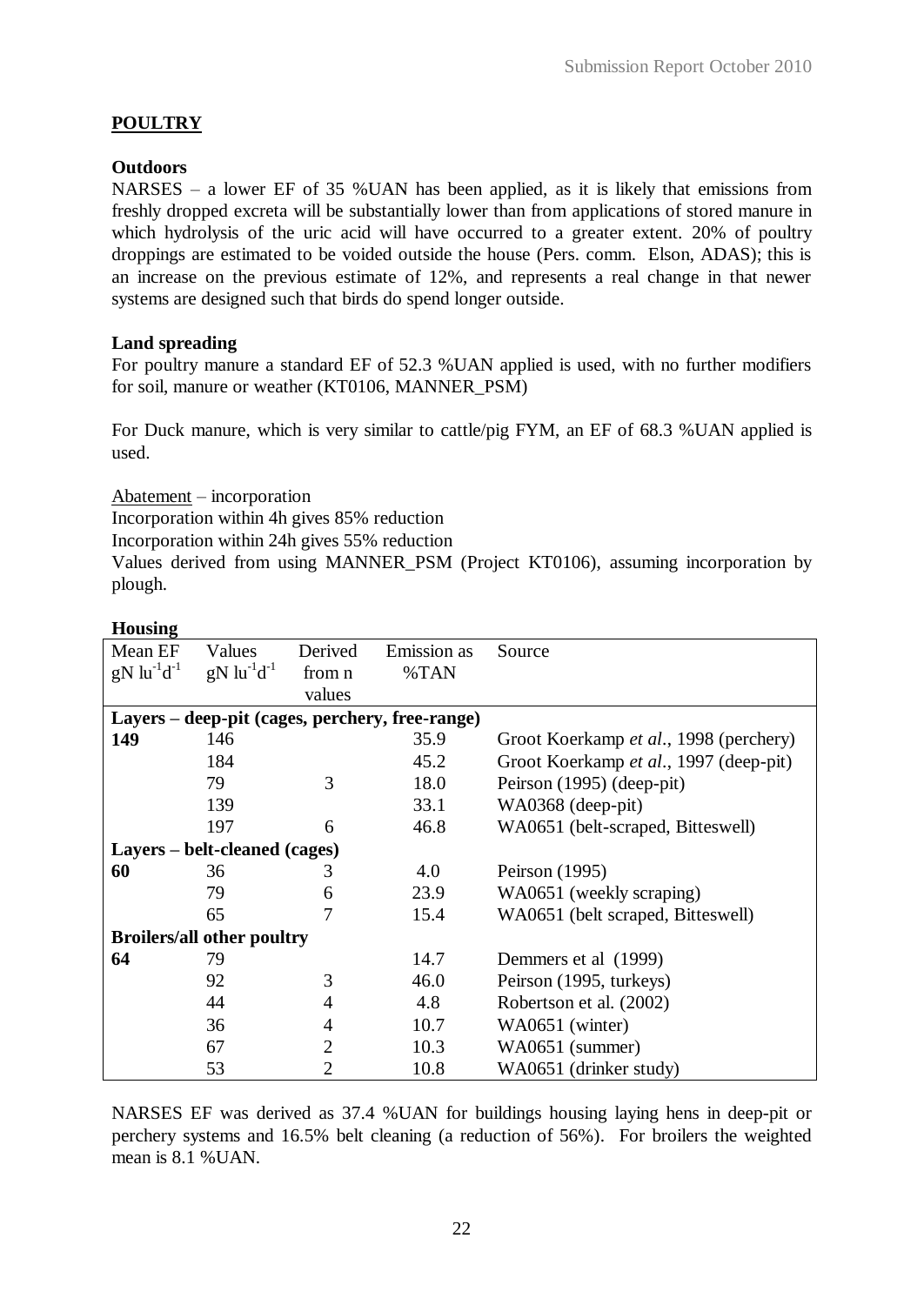Layers in cages – systems where manure is scraped from a collection shelf through a floor slot to a deep-pit are included in the cages deep-pit category. Measurements under WA0651 indicated that a much lower emission factor was obtained for a daily belt-cleaning system as compared with weekly cleaning. However, such frequent cleaning would not be practised on commercial farms and the value is therefore not included here.

A measurement from Groot Koerkamp *et al.* (1998) for broiler housing (164 g N lu<sup>-1</sup> d<sup>-1</sup>) has been excluded from the inventory. This measurement was from an old housing system, no longer representative of current broiler housing, and was also based on a single measurement in time rather than an integrated measurement over the duration of the crop.

## **Storage**

Storage losses can be divided into storage and 'break-out' (*i.e.* when loading to trailer/spreader takes place).

| Storage losses              |        |                |           |                       |
|-----------------------------|--------|----------------|-----------|-----------------------|
| Mean EF                     | Values | Derived        | Emission  | Source                |
|                             |        | from n         | as        |                       |
|                             |        | values         | %TAN      |                       |
| $g N t-1$ initial heap mass |        |                |           |                       |
| Layer manure                |        |                |           |                       |
| 1956                        | 318    | $\overline{2}$ | 2.2       | WA0712                |
|                             | 3172   | 4              | 15.1      | WA0651 (belt scraped) |
|                             | 3141   | $\overline{4}$ | 29.4      | WA0651 (deep pit)     |
|                             | 1193   |                | 13.4      | WA0651 (belt scraped) |
| <b>Litter</b>               |        |                |           |                       |
| 1435                        | 478    | 1              | 2.2       | WA0712                |
|                             | 1949   | 4              | 19.9      | WA0651 (winter)       |
|                             | 158    | 4              | 2.0       | WA0651 (summer)       |
|                             | 639    | $\overline{2}$ | 7.2       | WA0651 (drinkers)     |
|                             | 3949   |                | <b>NA</b> | WA0716                |
|                             |        |                |           |                       |

 $S<sub>tora</sub>$  losses

## UKAEI

Emissions from FYM stores were previously based on surface area. However, it was considered that the estimates of store surface areas (Nicholson and Brewer survey, 1994) seriously underestimated solid manure storage areas (possibly because of multiple use of the same area or not accounting for short-term storage heaps). Therefore emissions are now calculated on a per tonne basis (using data from the same experimental studies).

#### NARSES

NARSES EF were derived from weighted means as 17.8 %UAN for layer manure and 8.7% for poultry litter. Duck manure was assumed to have the same EF during storage as cattle FYM (35%).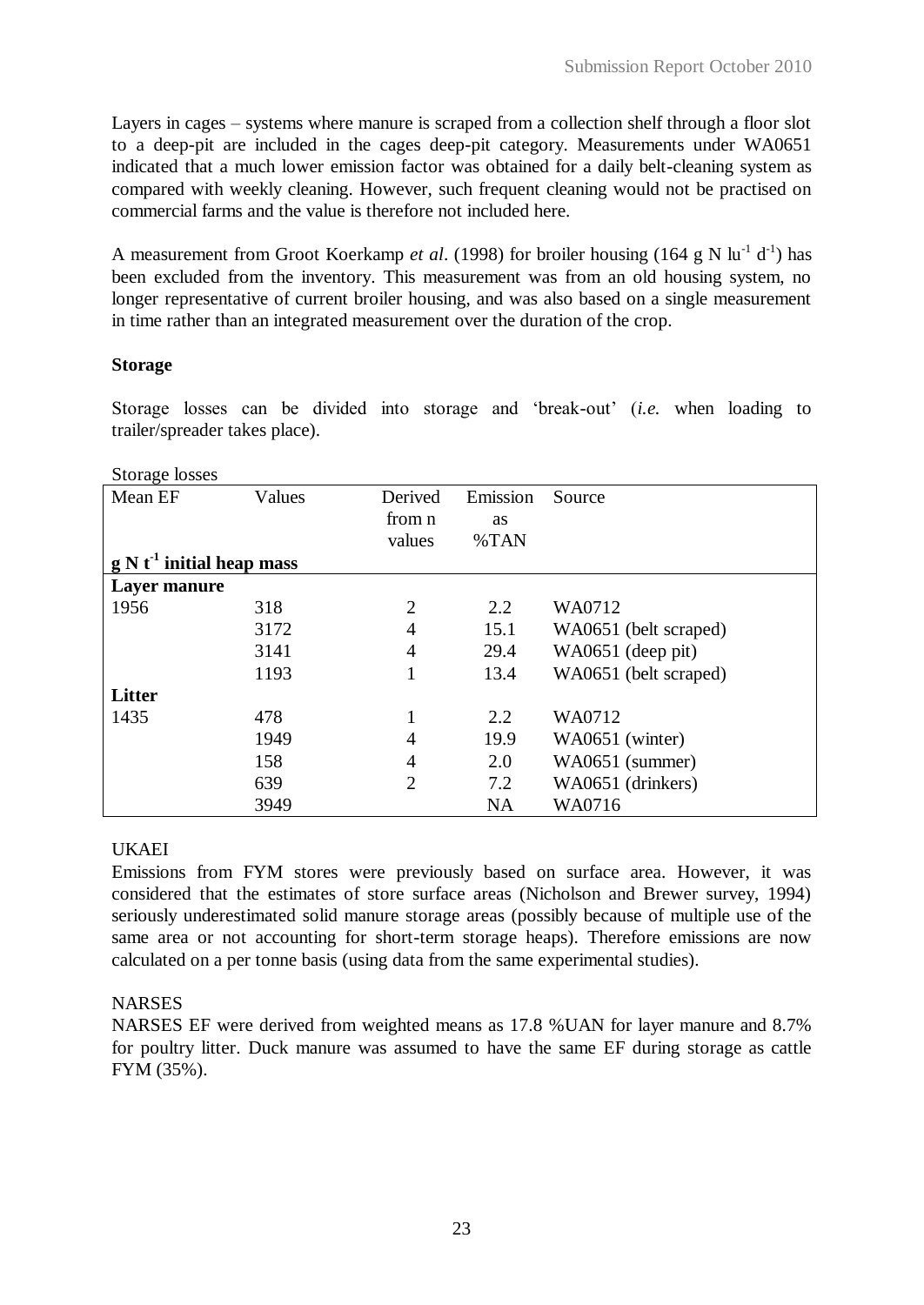# **DEER**

## **Grazing**

• Sheep grazing (lowland sheep) emission factor used as liveweights similar.

# **Land spreading**

• Emission factor for cattle FYM used.

## **Housing**

• Emission factor for sheep housing used.

## **Storage**

• Emission factor for cattle FYM used.

# **HORSES**

Mean EF of 10.6 kg NH<sub>3</sub>-N per animal per year used, as for 'other horses' in non-agricultural emissions inventory (Sutton *et al*., 2000).

NARSES EF derived using reverse-engineering as 35 %TAN, based on the UKAEI EF.

# **CONSERVED GRASSLAND & TILLAGE**

## **NARSES**

A model based on Misselbrook et al. (2004) but modified according to data from the NT26 project is used to estimate EF for different fertiliser types:

- Ammonium nitrate (and 'other N' category) a fixed emission factor of 1.8% N applied is now used as there was no consistent evidence of temperature, rainfall, land-use or crop height effects on emission. The only modifier applied is for direct placement of fertiliser into soil on tillage, where a reduction efficiency of 80% is assumed.
- Ammonium sulphate, diammonium phosphate for this minor category of fertilisers, soil pH has an influence on emissions. The rules for ammonium nitrate are applied for applications to non-calcareous soils and the rules for urea are applied for applications to calcareous soils.
- Urea ammonium nitrate a maximum EF of 23% is applied (from NT26 data-set) and the rules for urea applications are applied.
- Urea EF is derived according to  $EF_{\text{max}}$ , application rate, rainfall and temperature.  $EF_{\text{max}}$ , is 45% (from NT26 data-set). The modifiers for application rate, rainfall and temperature were revised to be consistent with the NT26 model.
- 10% of fertiliser applied to tillage is assumed to be by soil placement
- Mean application rate of urea for a given application timing is assumed to be 60 kg ha<sup>-1</sup> N (previously 120)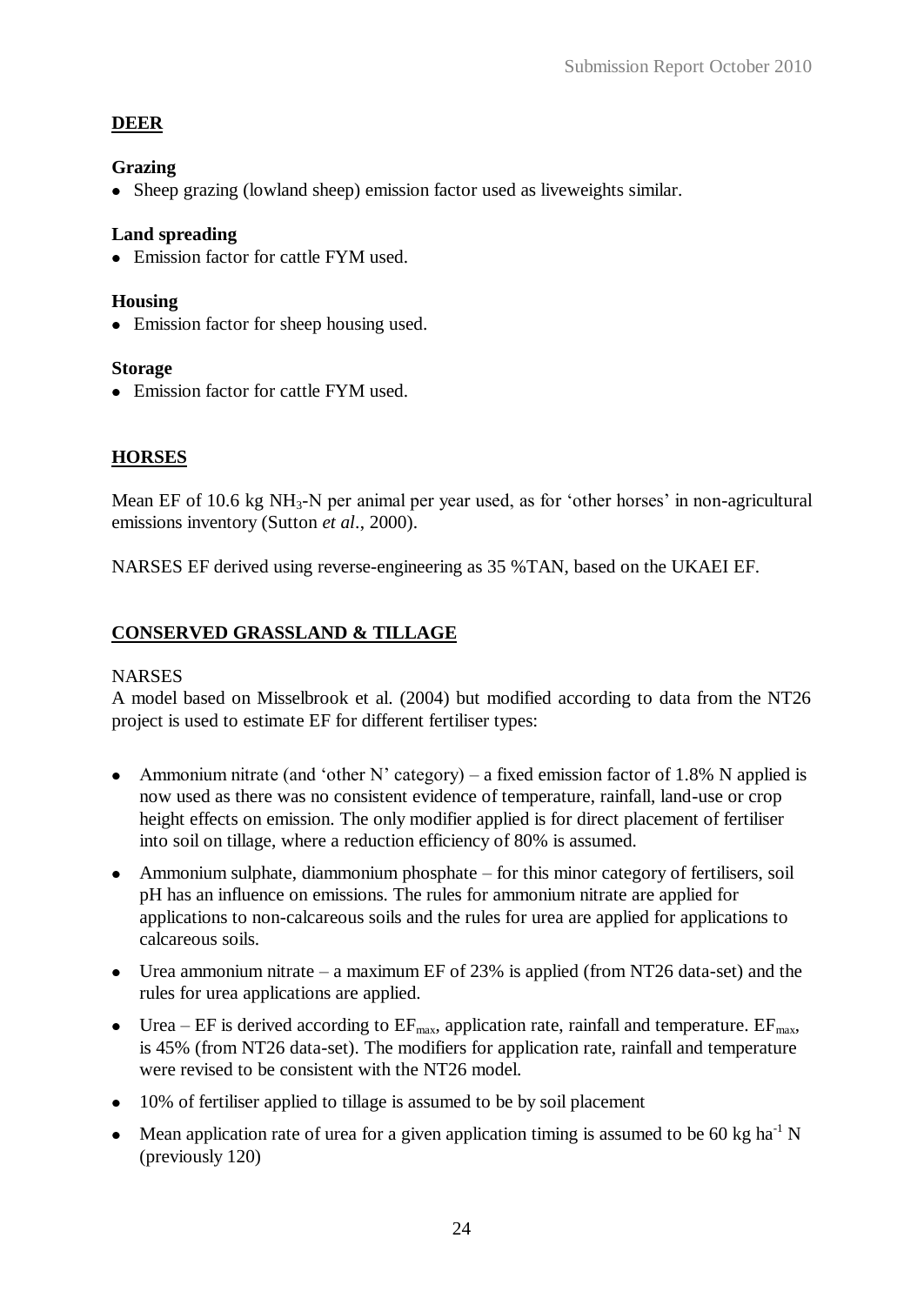## **Sources of Activity Data**

## **Animal numbers and weights**

Livestock numbers are obtained from census statistics provided by each devolved administration (England, Scotland, Wales and Northern Ireland). The UK total is derived as the sum of the DA values.

Livestock weights (required in UKAEI but not NARSES) are from ADAS unpublished data:

| <b>Animal</b>            | Weight                   | <b>Animal</b>                    | We  |
|--------------------------|--------------------------|----------------------------------|-----|
|                          | $\left(\text{kg}\right)$ |                                  |     |
| Dairy cow (inc. heifers) | 550                      | Sow                              | 200 |
| Dairy heifer in calf     | 400                      | Farrower                         | 225 |
| Beef cow (inc. heifers)  |                          | Boar                             | 250 |
| Beef heifer in calf      |                          | Fattener $>110$ kg               | 120 |
| Bull                     | 340                      | Fattener $20 - 110$ kg           | 65  |
| Others $> 2$ yr          |                          | Fattener $\langle 20 \text{ kg}$ | 12  |
| Others 1-2 yr            |                          | Layer                            | 2.2 |
| Others $< 1$ yr          | 140                      | <b>Broiler</b>                   | 0.9 |
|                          |                          | Pullet                           | 1.0 |

| Animal                 | Weight (kg) |
|------------------------|-------------|
| Sow                    | 200         |
| Farrower               | 225         |
| Boar                   | 250         |
| Fattener $>110$ kg     | 120         |
| Fattener $20 - 110$ kg | 65          |
| Fattener $<$ 20 kg     | 12          |
| Layer                  | 2.2.        |
| <b>Broiler</b>         | 0.9         |
| Pullet                 | 1.0         |
| Breeding hen           | 2.0         |
| All other poultry      | 4.0         |

Proportion of sheep in uplands from ADAS (Diane Spence).

## **Excretal outputs and TAN contents**

Manure output values per animal are from Smith and Frost (2000) and Smith *et al*., (2000). Account is taken of time spent indoors and litter/bedding is included for FYM outputs. For milking dairy cattle, time indoors is increased to account for time in summer spent in buildings or yards for milking operation (equivalent to 3h per day throughout the grazing period). N excretion values are derived from Cottrill, B.R. and Smith,K.A. (2007) 'Nitrogen output of livestock excreta', Final report, Defra Project WT0715NVZ, June 2007. Manure TAN contents from expert opinion.

Proportion of waste produced as slurry or FYM from ADAS Surveys of Animal Manure Practices in the Dairy, Beef, Pig and Poultry Industries (Smith *et al*., 2000c, 2001a, 2001b).

Slurry TAN contents from Smith and Frost (2000) and Smith *et al*., (2000a) with 50 % of total N assumed to be ammoniacal-N. TAN contents of FYM assumed to be 10 % of total N for stored FYM and 25 % for FYM spread to land directly from the house, obtained from MAFF (2000), Tables 1 & 2. Poultry AUN contents from MAFF (2000).

Tonnage of poultry litter incinerated obtained directly from EPRL and Fibropower websites (K Smith, ADAS).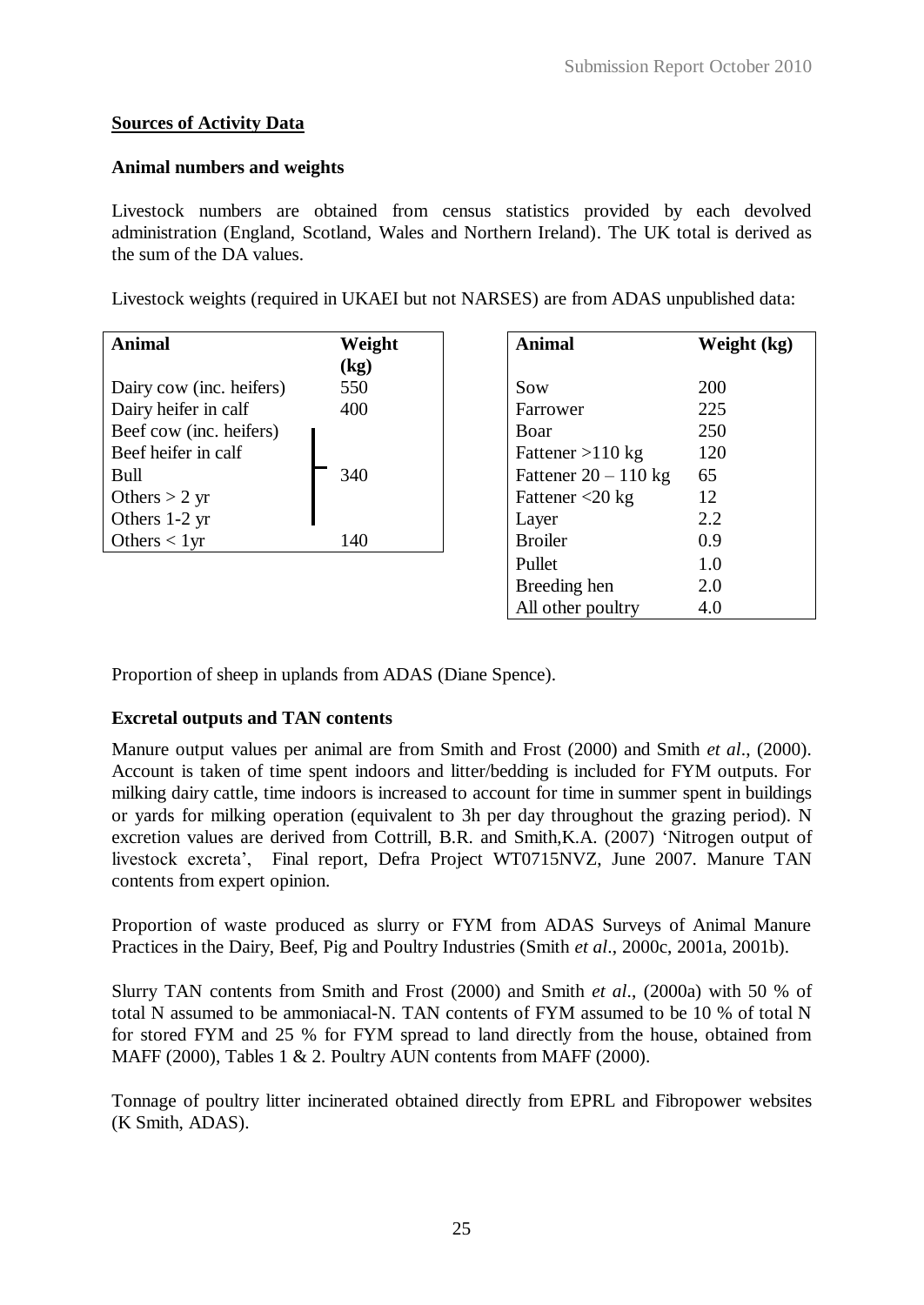| Livestock type             | <b>Manure output</b> |            | % manure         |            | N excretion     | %TAN at   |
|----------------------------|----------------------|------------|------------------|------------|-----------------|-----------|
|                            | $kg d-1$             |            | produced as      |            | $kg \, yr^{-1}$ | excretion |
|                            | <b>Slurry</b>        | <b>FYM</b> | <b>Slurry</b>    | <b>FYM</b> |                 |           |
| <b>Cattle</b>              |                      |            |                  |            |                 |           |
| Dairy cows & heifers       | 52.7                 | 68.5       | 66               | 34         | 118.4           | 60        |
| Dairy heifers in calf      | 31.9                 | 41.5       | 66               | 34         | 67              | 60        |
| Dairy replacements >2 yrs  | 31.9                 | 41.5       | 18               | 82         | 56              | 60        |
| Dairy replacements 1-2 yrs | 25.8                 | 33.5       | 18               | 82         | 56              | 60        |
| Dairy bulls $> 2$ yrs      | 31.9                 | 41.5       | 18               | 82         | 53              | 60        |
| Dairy bulls 1-2 yrs        | 25.8                 | 33.5       | 18               | 82         | 56              | 60        |
| Dairy calves               | 14.5                 | 18.9       | $\boldsymbol{0}$ | 100        | 38              | 60        |
| Beef cows & heifers        | 31.9                 | 41.5       | 18               | 82         | 79              | 60        |
| Beef heifers in calf       | 25.8                 | 33.5       | 18               | 82         | 56              | 60        |
| Bulls $>2$ yrs             | 31.9                 | 41.5       | 18               | 82         | 53              | 60        |
| Bulls 1-2 yrs              | 25.8                 | 33.5       | 18               | 82         | 56              | 60        |
| $Beef > 2$ yrs             | 31.9                 | 41.5       | 18               | 82         | 56              | 60        |
| Beef 1-2 yrs               | 25.8                 | 33.5       | 18               | 82         | 56              | 60        |
| Beef calves                | 14.5                 | 18.9       | $\boldsymbol{0}$ | 100        | 38              | 60        |
| <b>Sheep</b>               |                      |            |                  |            |                 |           |
| Ewes - lowland             |                      | 5.3        | $\boldsymbol{0}$ | 100        | 10.5            | 60        |
| Ewes - upland              |                      | 5.3        | $\boldsymbol{0}$ | 100        | 9.9             | 60        |
| Lambs - lowland            |                      | 2.6        | $\boldsymbol{0}$ | 100        | 0.6             | 60        |
| Lambs - upland             |                      | 2.6        | $\boldsymbol{0}$ | 100        | 0.7             | 60        |
| Goats                      |                      |            |                  |            | 20.6            | 60        |
| Deer                       |                      |            |                  |            | 13              | 60        |
| <b>Pigs</b>                |                      |            |                  |            |                 |           |
| Maiden gilts               | 10.9                 | 13.6       | 35               | 65         | 15.5            | 70        |
| Sows                       |                      |            | 35               | 65         | 18.9            | 70        |
| <b>Boars</b>               | 10.9                 | 13.6       | $\boldsymbol{0}$ | 100        | 22.9            | 70        |
| Fatteners $>110$ kg        |                      |            | 33               | 67         | 16.1            | 70        |
| Fatteners 80-110 kg        |                      |            | 33               | 67         | 16.1            | 70        |
| Fatteners 50-80 kg         |                      |            | 33               | 67         | 13.9            | 70        |
| Fatteners 20-50 kg         |                      |            | 33               | 67         | 9.3             | 70        |
| Weaners $(<20 kg)$         | 1.3                  | 1.4        | 53               | 47         | 3.6             | 70        |
| <b>Poultry</b>             |                      |            |                  |            |                 |           |
| Laying hens (cages)        |                      | 0.11       | $\boldsymbol{0}$ | 100        | 0.70            | 70        |
| Laying hens (free-range)   |                      | 0.11       | $\boldsymbol{0}$ | 100        | 0.78            | $70\,$    |
| <b>Broilers</b>            |                      | 0.05       | $\boldsymbol{0}$ | 100        | 0.44            | 70        |
| Pullet                     |                      | 0.02       | $\boldsymbol{0}$ | 100        | 0.33            | 70        |
| <b>Breeding Hens</b>       |                      | 0.11       | $\boldsymbol{0}$ | 100        | 1.04            | 70        |
| Turkeys (m)                |                      | 0.09       | $\mathbf{0}$     | 100        | 2.16            | 70        |
| Turkeys (f)                |                      | 0.09       | $\boldsymbol{0}$ | 100        | 1.44            | 70        |
| Ducks                      |                      | 0.09       | $\boldsymbol{0}$ | 100        | 1.67            | 70        |
| <b>Horses</b>              |                      |            | $\boldsymbol{0}$ | 100        | 50              | 60        |

#### **Manure output and N excretion by livestock category (2008 values)**

Manure volume output data derived from Smith et al. (2000c, 2001a, 2001b) with interpretation for animal place and annual outputs by K Smith (ADAS). Nitrogen excretion data from project WT0715NVZ with interpretation by B Cotteril and K Smith (ADAS).

## **Land spreading**

Proportion of pig or cattle manure applied to grassland and arable, proportion applied in summer (May-July), proportion applied by injection or irrigated and proportion incorporated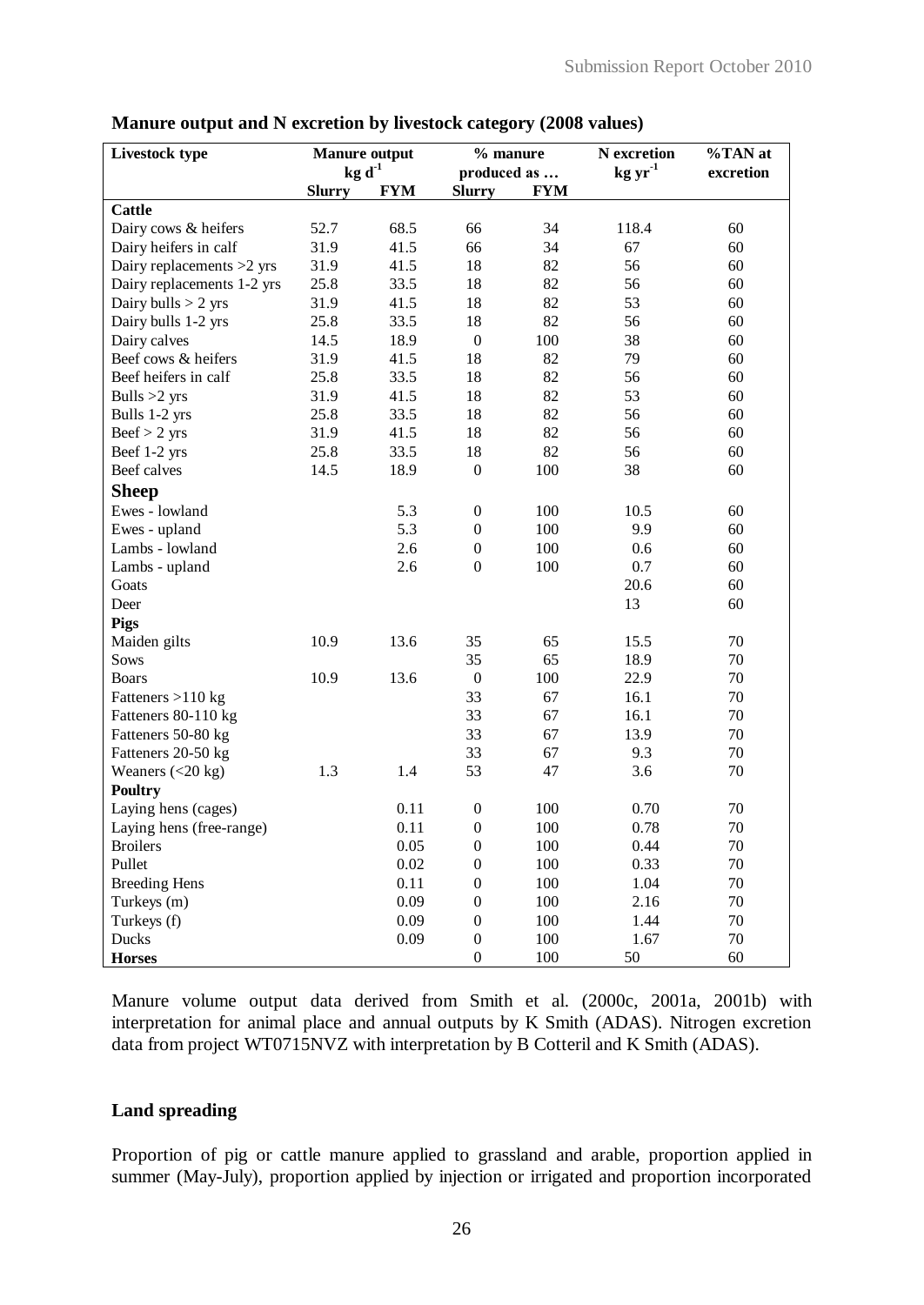within 1d or 1wk of application obtained from ADAS Surveys of Animal Manure Practices in the Dairy, Beef, Pig and Poultry Industries (Smith *et al*., 2000c, 2001a, 2001b). Proportion of cattle and pig FYM spread to land without storage also obtained from the same source. Proportion of poultry manure applied to grassland and arable obtained from Farm Practices Survey (Defra 2001).

Proportion of slurry in each dry matter category from ADAS unpublished (K Smith, B Chambers).

## **Housing**

Proportion of animals in each housing type - cattle from ADAS Surveys of Animal Manure Practices in the Dairy and Beef Industries (1998), pigs from Sheppard (1998, 2002). Proportion of pigs outdoors from Sheppard (1998, 2002). Poultry housing and % manure dropped outdoors provided by A Elson (ADAS). Regular revisions are made using data from the Farm Practices Surveys (England). Although surveys are often only for England or England and Wales, data are extrapolated across the whole UK.

*Cattle housing*

|                                       | Smith et al 2001 | <b>FPS2010</b> |
|---------------------------------------|------------------|----------------|
|                                       | 2000             | 2010           |
| Dairy cows kept on slurry $(\%)$      | 66%              | 83%            |
| Dairy followers kept on slurry $(\%)$ | 18%              | 35%            |
| Beef cattle kept on slurry (%)        | 18%              | 17%            |

Beef cattle on slurry are kept at a constant 18%. Values for dairy cows and dairy followers on slurry are interpolated between 2000 and 2010 and are assumed fixed before and after these years.

Cattle housing periods obtained from ADAS Surveys of Animal Manure Practices in the Dairy and Beef Industries (1998), with housing period of milking dairy cattle extended to account for time in for milking during the summer months. For sheep, ewes indoors for 30 d, lambs not indoors at all. Poultry and pigs assume 100 % occupancy as June census takes a snapshot of animal numbers which will reflect the actual % occupancy.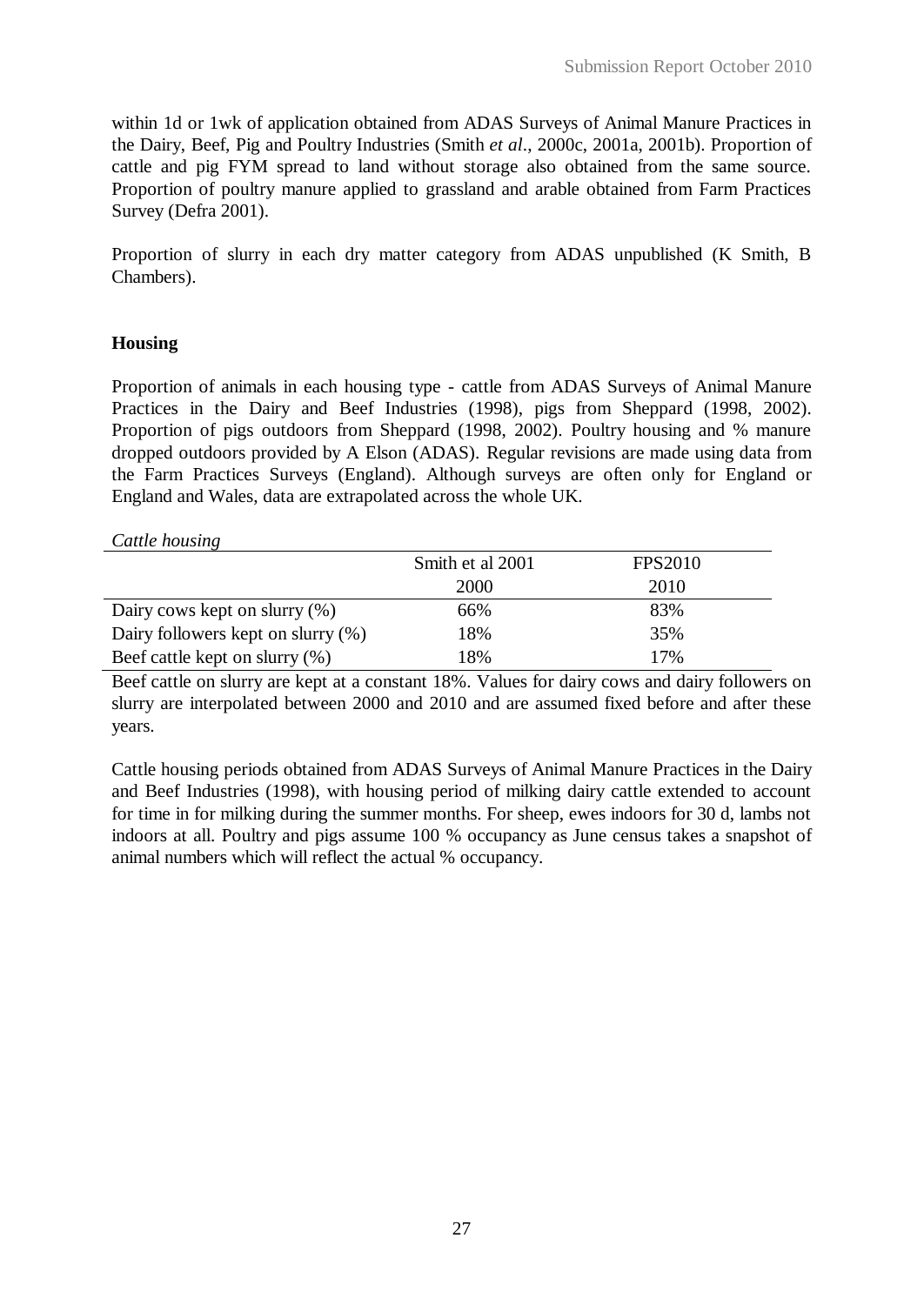|                                                                            | Smith   | Sheppard | Sheppard | <b>FPS2009</b> | <b>FPS2009</b> |
|----------------------------------------------------------------------------|---------|----------|----------|----------------|----------------|
|                                                                            | et al., | 1998     | 2002     |                |                |
|                                                                            | 2000c   |          |          |                |                |
|                                                                            | 1993    | 1998     | 2002     | 2006           | 2009           |
| Dry sows on full slats (%)                                                 | 3%      | 3%       | 3%       | 1%             | 2%             |
| Dry sows on part slats $(\%)$                                              | 24%     | 22%      | 22%      | 2%             | 10%            |
| Dry sows on straw $(\%)$                                                   | 52%     | 47%      | 47%      | 68%            | 47%            |
| Dry sows outdoors (%)                                                      | 20%     | 28%      | 28%      | 29%            | 41%            |
| Farrowing sows on full slats (%)                                           | 13%     | 11%      | 10%      | 10%            | 12%            |
| Farrowing sows on part slats (%)                                           | 48%     | 42%      | 39%      | 17%            | 22%            |
| Farrowing sows on straw (%)                                                | 20%     | 18%      | 17%      | 46%            | 23%            |
| Farrowing sows outdoors (%)                                                | 20%     | 30%      | 34%      | 27%            | 43%            |
| Boars on full slats (%)                                                    | 0%      | 0%       | 0%       | 0%             | 0%             |
| Boars on part slats (%)                                                    | 0%      | 0%       | 0%       | 0%             | 0%             |
| Boars on straw (%)                                                         | 80%     | 72%      | 72%      | 72%            | 72%            |
| Boars outdoors (%)                                                         | 20%     | 28%      | 28%      | 28%            | 28%            |
| Fatteners (20-110kg) on full slats (%)                                     | 25%     | 15%      | 15%      | 18%            | 9%             |
| Fatteners $(20-110\text{kg})$ on part slats $(\%)$                         | 25%     | 20%      | 20%      | 26%            | 25%            |
| Fatteners $(20-110\text{kg})$ on straw $(\%)$                              | 50%     | 64%      | 64%      | 53%            | 64%            |
| Fatteners $(20-110\text{kg})$ outside $(\%)$                               | 0%      | 1%       | 1%       | 3%             | 2%             |
| Weaners $(\leq 20 \text{kg})$ on full slats $(\%)$                         | 35%     | 27%      | 24%      | 19%            | 9%             |
| Weaners $(\leq 20 \text{kg})$ on part slats $(\%)$                         | 55%     | 23%      | 20%      | 25%            | 27%            |
| Weaners $\left( \langle 20kg \rangle \right)$ on straw $\left( \% \right)$ | 10%     | 50%      | 45%      | 40%            | 43%            |
| Weaners $\left( \langle 20kg \rangle \right)$ outside $\left( \% \right)$  | 0%      | 1%       | 11%      | 16%            | 21%            |

*Pig housing*

Data are interpolated between years to derive the trend. FPS2010 gives some information on pig housing types, but does not break down into sub-categories of pig.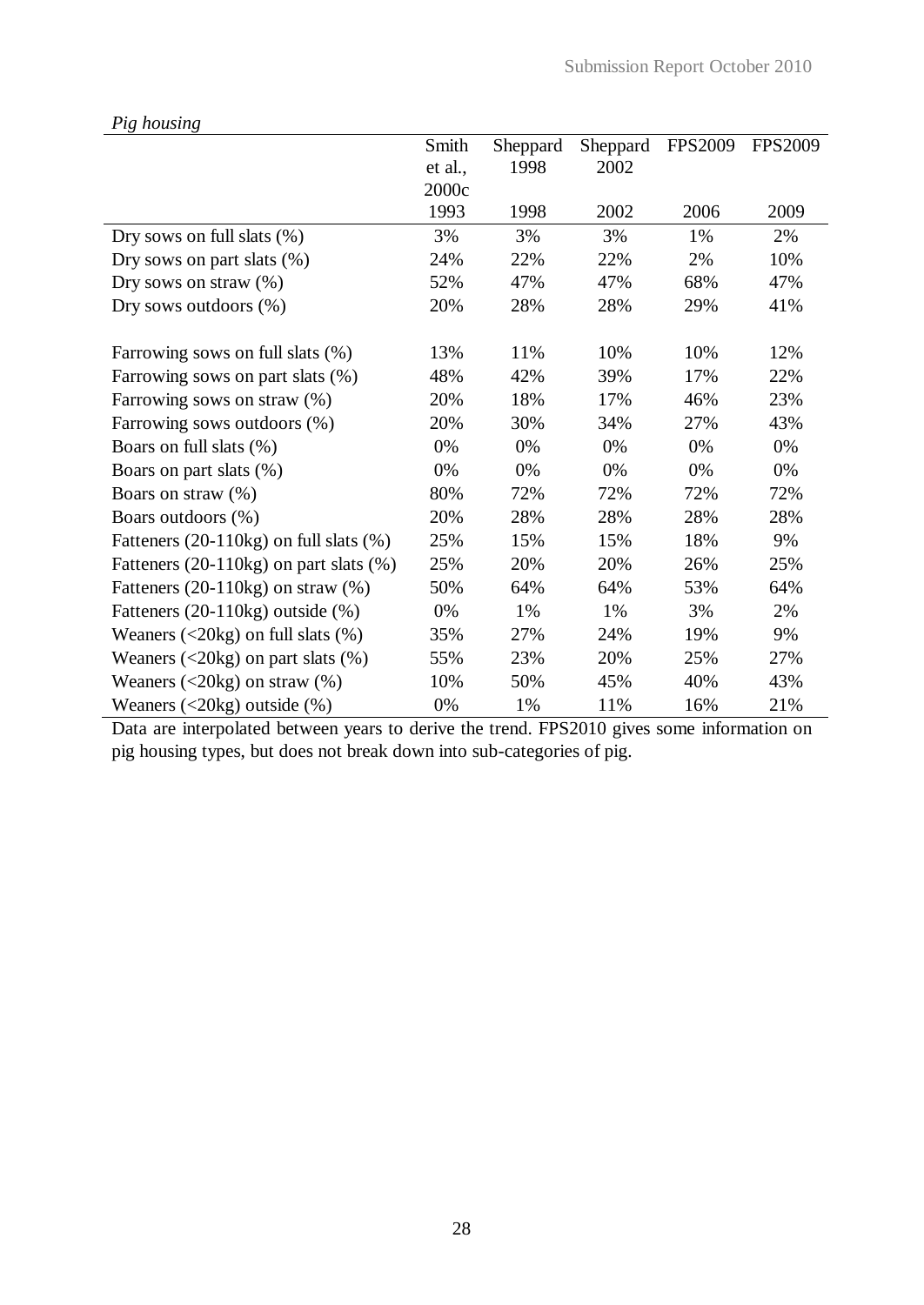|                                                     | Smith<br>et | <b>FPS2009</b> | <b>FPS2010</b> |
|-----------------------------------------------------|-------------|----------------|----------------|
|                                                     | al., 2001a  |                |                |
|                                                     | 2000        | 2009           | 2010           |
| Layers free-range (%)                               | 13%         |                | 44%            |
| Layers in perchery $(\%)$                           | 5%          |                | 7%             |
| Layers free-range/perchery on BAT                   | 0%          |                | 1%             |
| Layers in cages, deep-pit $(\%)$                    | 57%         |                | 25%            |
| Layers in cages, belt-cleaned (%)                   | 25%         |                | 24%            |
| Broilers free-range (%)                             | 1%          | 7%             |                |
| Broilers indoors, standard housing (%)              | 99%         | 93%            |                |
| Broilers indoors, reduced emission housing (%)      | 0%          | 20%            |                |
| Pullets free-range (%)                              | 10%         | 6%             |                |
| Pullets indoors, standard housing (%)               | 90%         | 94%            |                |
| Pullets indoors, reduced emission housing (%)       | 0%          | 26%            |                |
| Breeding hens free-range (%)                        | 10%         | 1%             |                |
| Breeding hens indoors, standard housing (%)         | 90%         | 99%            |                |
| Breeding hens indoors, reduced emission housing (%) | 0%          | 0%             |                |
| Turkeys free-range (%)                              | 10%         | 18%            |                |
| Turkeys indoors, standard housing (%)               | 90%         | 82%            |                |
| Turkeys indoors, reduced emission housing (%)       | 0%          | 11%            |                |
| Ducks free-range (%)                                | 10%         |                |                |
| Ducks indoors, standard housing (%)                 | 90%         |                |                |
| Ducks indoors, reduced emission housing (%)         | 0%          |                |                |

*Poultry housing*

FPS2009 data for laying hens was considered to be insufficiently robust (free-range laying hens were estimated at 5%, far below industry and expert opinion).

### **Storage**

Proportions of manure stored in different store categories derived from Farm Practices Surveys.

The proportion of cattle stores crusted estimated from ADAS Surveys of Animal Manure Practices in the Dairy and Beef Industries (1998), with stores stirred never or only occasionally assumed to be crusted.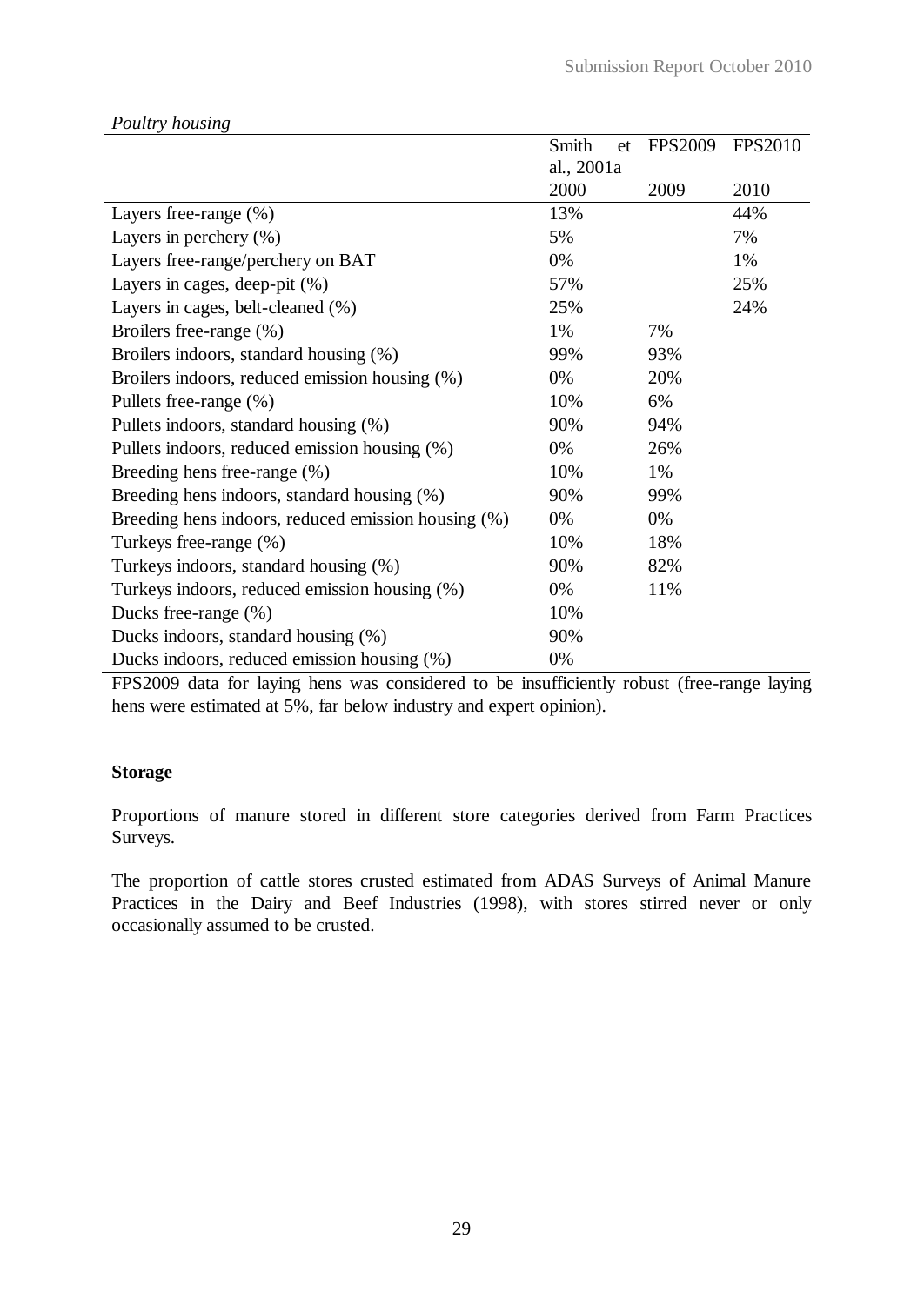# **Hard standings**

UKAEI input data

Usage derived from survey conducted under WA0528 (Webb *et al*., 2001) and from NT2402† .

| Hard standing                                     | Area per animal                   | % animals using hard | Usage                        |
|---------------------------------------------------|-----------------------------------|----------------------|------------------------------|
|                                                   | $(m^2)$                           | standing             | (Days per year)              |
| Dairy cow collecting $2.15(1.74, 2.55^{\dagger})$ |                                   | 65                   | $358(365, 358^{\dagger})$    |
| yard                                              |                                   |                      |                              |
| Dairy                                             | cow 3.03 $(1.70, 3.03^{\dagger})$ | 30                   | 303 (365, 240 <sup>†</sup> ) |
| feeding/loafing yard                              |                                   |                      |                              |
| Dairy cow self-feed 4.75                          |                                   | 14                   | 180                          |
| silage yard                                       |                                   |                      |                              |
| Beef<br>cattle                                    | 4.32                              | 45                   | 180                          |
| feeding/loafing yard                              |                                   |                      |                              |
| Beef cattle self-feed 4.71                        |                                   | 9                    | 180                          |
| silage                                            |                                   |                      |                              |
| Sheep handling area $-$ 0.92                      |                                   | 67                   | 24                           |
| lowland sheep                                     |                                   |                      |                              |
| - upland sheep                                    | 0.92                              | 67                   | 6                            |
| Pig loading area                                  | 1.00                              | 19                   | 4                            |

NB Area per animal not actually used in calculation, but included here for reference.

# **Fertiliser**

Fertiliser usage in England, Wales and Scotland derived from British Survey of Fertiliser Practice 2008 (http://www.defra.gov.uk/environ/pollute/bsfp/index.htm) and for Northern Ireland from DARDNI stats (http://www.dardni.gov.uk/econs/.htm).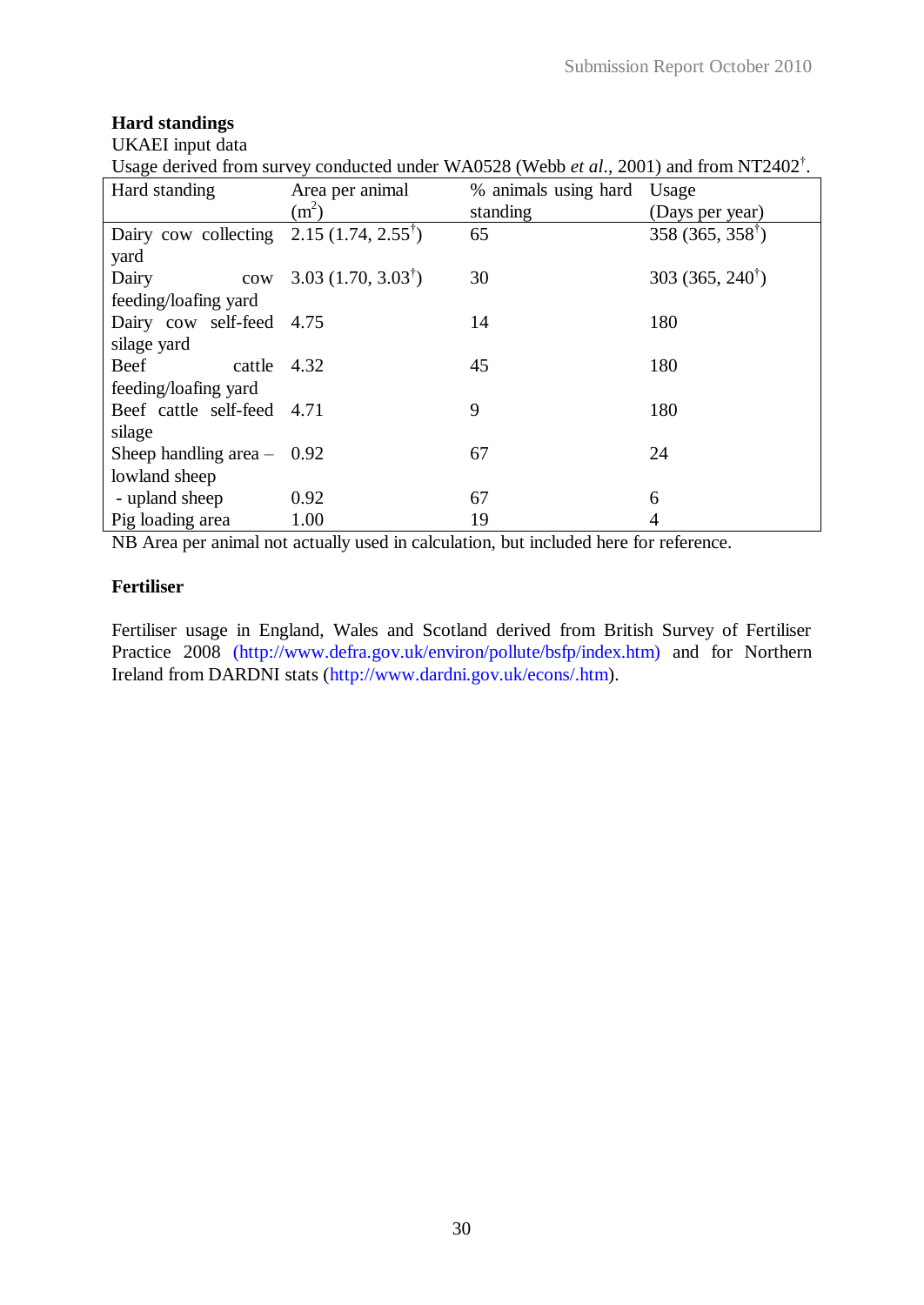#### **References**

- Baines, S., Svoboda, I. F. and Sym, G. (1997*) Estimates of slurry, manure storage and housings in use in Scotland and Northern Ireland*. Report to MAFF (WA0620), SAC Ayr.
- Bussink, D.W. (1994). Relationship between ammonia volatilization and nitrogen fertilizer application rate, intake and excretion of herbage nitrogen by cattle on grazed swards. *Fertilizer Research* **38**, 111-121
- CAMAR: Groot Koerkamp, P. W. G., Metz, J. H. M., Uenk, G. H., Phillips, V. R., Holden, M. R., Sneath, R. W., Short, J. L., White, R. P., Hartung, J., Seedorf, J., Schröder, M., Linkert, K. H., Pedersen, S., Takai, H., Johnsen, J. O. and Wathes, C. M., 1998. Concentrations and emissions of ammonia in livestock buildings in Northern Europe. *Journal of Agricultural Engineering Research* **70**, 79-95.
- Chalmers, A. G., et al. (2001)*. Fertiliser use on farm crops for crop year 2000*. British Survey of Fertiliser Practice, Edinburgh: The Stationery Office.
- Chambers, B.J., Smith, K.A. and van der Weerden, T.J. (1997). Ammonia emissions following the land spreading of solid manures. In *Gaseous Nitrogen Emissions from Grasslands*. Eds S.C. Jarvis and B.F. Pain, CAB International, Oxford, pp. 275-280.
- Chambers, B. J., Lord, E. I., Nicholson, F. A. and Smith, K. A. (1999). Predicting nitrogen availability and losses following application of organic manures to arable land: MANNER. Soil Use and Management 15, 137-143.
- DANI (1998). Statistical Review of Northern Ireland Agriculture, 1997. Department of Agriculture for Northern Ireland, Economics and Statistics Division, Belfast, Northern Ireland, UK.
- Defra (2001) http://www.defra.gov.uk/esg/work\_htm/publications/cs/fps/fpsfinalreport.PDF
- Demmers, T.G.M., Phillips, V.R., Short, J.L., Burgess, L.R., Hoxer, R.P. and Wathes, C.M (1997). Validation of ventilation rate measurement methods and the ammonia emission from a naturally-ventilated UK dairy and beef unit. In*: Ammonia and Odour Emissions from Animal Production Facilities*. Eds J.A.M. Voermans and G.J. Monteney, Proceedings of an international symposium held at Vinkeloord, Netherlands, 6-10 October 1997. Published by NTVL, Rosmalen, NL pp. 219-230.
- Demmers, T.G.M., Burgess, L.R., Short, J.L., Phillips, V.R., Clark, J.A. and Wathes, C.M. (1999). Ammonia emissions from two mechanically ventilated UK livestock buildings. *Atmospheric Environment* **33**, 217-227.
- Dore, C. J., Jones, B. M. R., Scholtens, R., Burgess, L. R., Huis in't Veld, J. W. H., Phillips, V. R. (2004). Robust methods for measuring ammonia emission rates from livestock buildings and manure stores. Part 1 Comparative demonstrations of three methods on the farm. *Atmospheric Environment* **38**, 3017-3024.
- Hill, R.A. (2000). Emission, dispersion and local deposition of ammonia volatilised from farm buildings and following the application of cattle slurry to grassland. PhD Thesis, University of Plymouth.
- Hodge, I. and Renwick, A. (2006). Business as usual projections of agricultural activities for the water framework directive: Phase 2. Final Report. Rural Business Unit, Environmental Economy and Policy Research Group, Department of Land Economy, 19 Silver Street, Cambridge CB3 9EP.
- Jarvis, S.C; Hatch, D. J; Orr, R.J. and Reynolds, S.E. (1991). Micrometeorological studies of ammonia emissions from sheep grazed swards. *Journal of Agricultural Science Camb*ridge, **117**, 101-109
- Jarvis, S. C. and Bussink, D. W. (1990). Nitrogen losses from grazed swards by ammonia volatilization. Proceedings of the 13th General Meeting of the European Grassland Federation, June 25-29, 1990, Banska Bystrica, Czechoslovakia, p.13-17.
- Kirchmann, H., and Witter, E. (1989). Ammonia volatilization during aerobic and anaerobic manure decomposition. *Plant and Soil* **115**, 35-41.
- Koerkamp, P., Metz, J. H. M., Uenk, G. H., Phillips, V. R., Holden, M. R., Sneath, R. W., Short, J. L., White, R. P., Hartung, J., Seedorf, J., Schroder, M., Linkert, K. H., Pedersen, S., Takai, H., Johnsen, J. O. and Wathes, C. M. (1998). Concentrations and emissions of ammonia in livestock buildings in Northern Europe. *Journal of Agricultural Engineering Research* **70**, 79-95.
- Ledgard, S. F. (1996). Nitrogen inputs and losses from New Zealand dairy farmlets, as affected by nitrogen fertilizer applications: year one. *Plant and Soil* **181**, 65-69.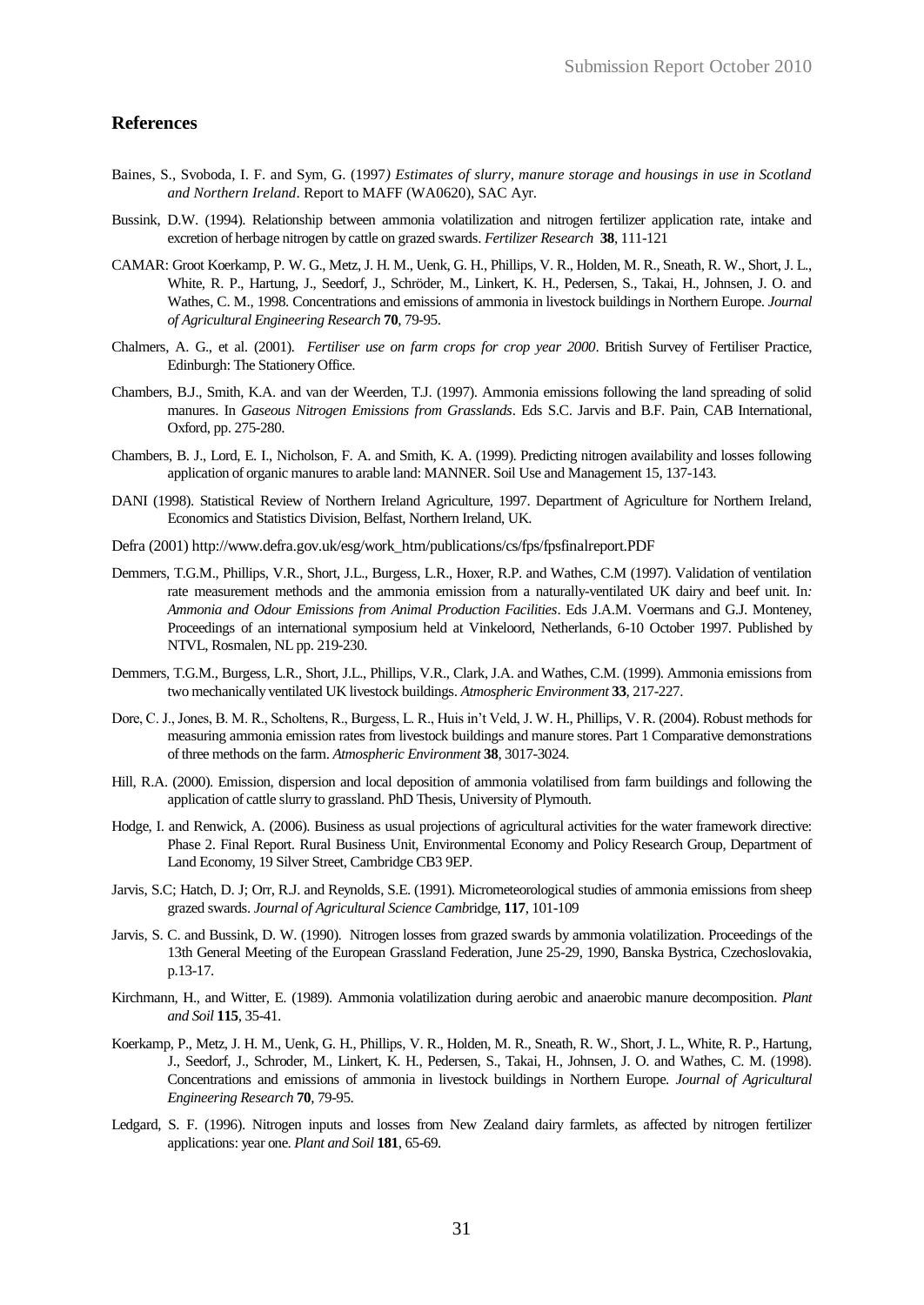- MAFF (2000). *Fertilizer Recommendations for Agricultural and Horticultural Crops (RB209), 7th Edition.* Her Majest's Stationery Office, London, UK.
- Mercer, D. R. (1993*) Estimates of the number and types of poultry housing in use in England and Wales.* Report to MAFF, ADAS Nottingham.
- Misselbrook, T.H., Webb, J. and Gilhespy, S.L. (2006). Ammonia emissions from outdoor concrete yards used by livestock – quantification and mitigation. *Atmospheric Environment* **40**, 6752-6763.
- Misselbrook, T.H., Sutton, M.A. and Scholefield, D. (2004). A simple process-based model for estimating ammonia emissions from agricultural land after fertilizer applications. *Soil Use and Management* **20**, 365-372.
- Misselbrook, T. H., Smith, K. A., Johnson, R. A. and Pain, B. F. (2002). Slurry application techniques to reduce ammonia emissions: Results of some UK field-scale experiments. *Biosystems Engineering* **81**, 313-321.
- Misselbrook, T. H., Webb, J., Chadwick, D. R., Ellis, S. and Pain, B. F. (2001). Gaseous emissions from outdoor concrete yards used by livestock. *Atmospheric Environment* **35**, 5331-5338.
- Misselbrook, T. H., Pain, B. F. and Headon, D. M. (1998). Estimates of ammonia emission from dairy cow collecting yards. *Journal of Agricultural Engineering Research* **71**, 127-135.
- Nicholson, F. A., Chambers, B. J. and Smith, K. A. (1996) Nutrient composition of poultry manures in England and Wales. *Bioresource Technology* **58**, 279-284.
- Nicholson, R. J. and Brewer, A. J. (1994) *Estimates of the numbers and types of slurry and manure stores in use in England and Wales related to livestock species*. Report to DEFRA (WA0611), ADAS Cambridge.
- Pain, B. F., Rees, Y. J. and Lockyer, D. R. (1988). Odour and ammonia emission following the application of pig or cattle slurry to land. In*: Volatile emissions from livestock farming and sewage operations*, eds V C Neilsen, J H Voorburg and P L'Hermite. Elsevier Applied Science, London, pp. 2 - 11.
- Pain, B. F., Phillips, V. R., Clarkson, C. R. and Klarenbeek, J. V. (1989). Loss of nitrogen through ammonia volatilisation following the application of pig or cattle slurry to grassland. *Journal of the Science of Food and Agriculture* **47**, 1- 12.
- Peirson, S. (1995). Measurement of odour and ammonia emissions from livestock buildings, Phase 1 Final Report to MAFF. Project no. WAO601, ADAS Beverley.
- Phillips, V.R., Sneath, R.W., Williams, A.G., Welch, S.K., Burgess, L.R., Demmers, T.G.M. and Short, J.L. (1997). Measuring emission rates of ammonia, methane and nitrous oxide from full-sized slurry and manure stores. In*: Ammonia and Odour Emissions from Animal Production Facilities*. Eds J.A.M. Voermans and G.J. Monteney, Proceedings of an international symposium held at Vinkeloord, Netherlands, 6-10 October 1997. Published by NTVL, Rosmalen, NL pp. 197-208.
- Phillips, V. R., Bishop, S. J., Price, J. S. and You, S. (1998). Summer emissions of ammonia from a slurry-based, UK, dairy cow house. *Bioresource Technology* **65**, 213-219.
- Robertson, A. P., Hoxey, R. P., Demmers, T. G. M., Welch, AS. K., Sneath, R. W., Stacey, K. F., Fothergill, A., Filmer, D. and Fisher, C. (2002). Commercial-scale studies of the effect of broiler-protein intake on aerial pollutant emissions. *Biosystems Engineering* **82**, 217-225.
- Sheppard, A. (1998) The Structure of Pig Production in England and Wales. Results of the National Survey of Pig Production Systems*. Special Studies in Agricultural Economics Report No. 40,* University of Exeter.
- Smith, K. A. and Chambers, B. J. (1995). Muck from waste to resource utilization: the impacts and implications. *Agricultural Engineer*, **50**, 33-38.
- Smith, K. A. and Frost, J. P. (2000). Nitrogen excretion by farm livestock with respect to land spreading requirements and controlling nitrogen losses to ground and surface waters. Part 1: cattle and sheep. *Bioresource Technology* **71**, 173- 181.
- Smith, K. A., Charles, D. R. and Moorhouse, D. (2000a). Nitrogen excretion by farm livestock with respect to land spreading requirements and controlling nitrogen losses to ground and surface waters. Part 2: pigs and poultry. *Bioresource Technology* **71**, 183-194.
- Smith, K. A., Jackson, D. R., Misselbrook, T. H., Pain, B. F. and Johnson, R. A. (2000b). Reduction of ammonia emission by slurry application techniques. *Journal of Agricultural Engineering Research* **77**, 277-287.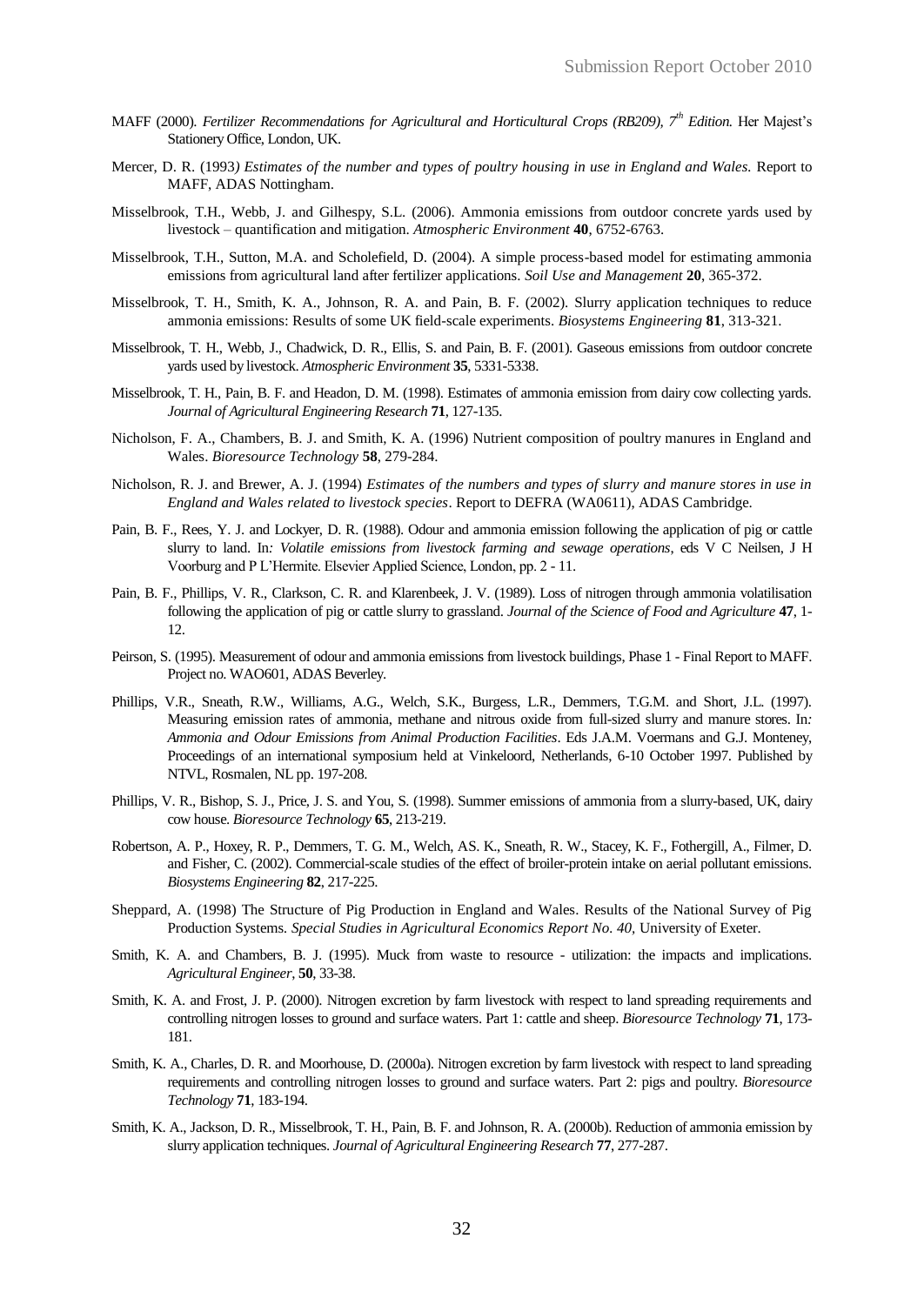- Smith, K. A., Brewer, A. J., Dauven, A. and Wilson, D. W. (2000c). A survey of the production and use of animal manures in England and Wales. I. Pig manure. Soil Use and Management 16, 124-132.
- Smith, K. A., Brewer, A. J., Crabb, J. and Dauven, A. (2001a). A survey of the production and use of animal manures in England and Wales. II. Poultry manure. Soil Use and Management 17, 48-56.
- Smith, K. A., Brewer, A. J., Crabb, J. and Dauven, A. (2001b). A survey of the production and use of animal manures in England and Wales. III. Cattle manures. Soil Use and Management 17, 77-87.
- Sommer, S.G., Christensen, B.T., Nielsen, N.E., and Schjrrring, J.K. (1993). Ammonia volatilization during storage of cattle and pig slurry: effect of surface cover. *Journal of Agricultural Science, Cambridge*, **121**, 63-71.
- Sutton, M. A., Dragosits, U., Tang, Y. S. and Fowler, D. (2000). Ammonia emissions from non-agricultural sources in the UK. *Atmospheric Environment* **34**, 855-869.
- Thompson, R. B., Pain, B. F. and Lockyer, D. R. (1990a). Ammonia volatilization from cattle slurry following surface application to grassland. I. Influence of mechanical separation, changes in chemical composition during volatilization and the presence of the grass sward, *Plant and Soil* **125**, 109-117.
- Thompson, R. B., Pain, B. F. and Rees, Y. J. (1990b). Ammonia volatilization from cattle slurry following surface application to grassland. II. Influence of application rate, windspeed and applying slurry in narrow bands. *Plant and Soil* **125**, 119-128.
- van der Weerden, T. J. and Jarvis, S. C. (1997). Ammonia emission factors for N fertilisers applied to two contrasting grassland soils. *Environmental Pollution* **95**, 205-211.
- Wathes, C. M., Holden, M. R., Sneath, R. W., White, R. P. and Phillips, V. R. (1997). Concentrations and emission rates of ammonia, nitrous oxide, methane, carbon dioxide, dust and endotoxin in UK broiler and layer houses. *British Poultry Science* **38**, 14-28.
- Webb, J., (2001). Estimating the potential for ammonia emissions from livestock excreta and manures. *Environmental Pollution* **111**, 395-406.
- Webb, J., and Misselbrook, T. H. (2004). A mass-flow model of ammonia emissions from UK livestock production. *Atmospheric Environment* **38**, 2163-2176.
- Webb, J., Misselbrook, T., Pain, B. F., Crabb, J. and Ellis, S. (2001). An estimate of the contribution of outdoor concrete yards used by livestock to the UK inventories of ammonia, nitrous oxide and methane. *Atmospheric Environment* **35**, 6447-6451.
- Welch, D.C. (2003) A methodology for the measurement of distributed agricultural sources of ammonia outdoors. PhD thesis, University of Nottingham.
- Williams, J. R., Chambers, B. J., Hartley, A. R., Ellis, S. and Guise, H. J. (2000). Nitrogen losses from outdoor pig farming systems. *Soil Use and Management* **16**, 237-243.

#### **DEFRA Projects**

Final reports from the following projects are available from DEFRA

- AM0101 National ammonia reduction strategy evaluation system (NARSES)
- AM0102 Modelling and measurement of ammonia emissions from ammonia mitigation pilot farms
- AM0103 Evaluation of targeted or additional straw use as a means of reducing ammonia emissions from buildings for housing pigs and cattle
- AM0110 Additional housing measurements for solid vs. liquid manure management systems
- AM0111 Measurement and abatement of ammonia emissions from hard standings used by livestock
- AM0115 Investigation of how ammonia emissions from buildings housing cattle vary with the time cattle spend inside them
- KT0106 MANNER Policy Support Model (MANNER-PSM)